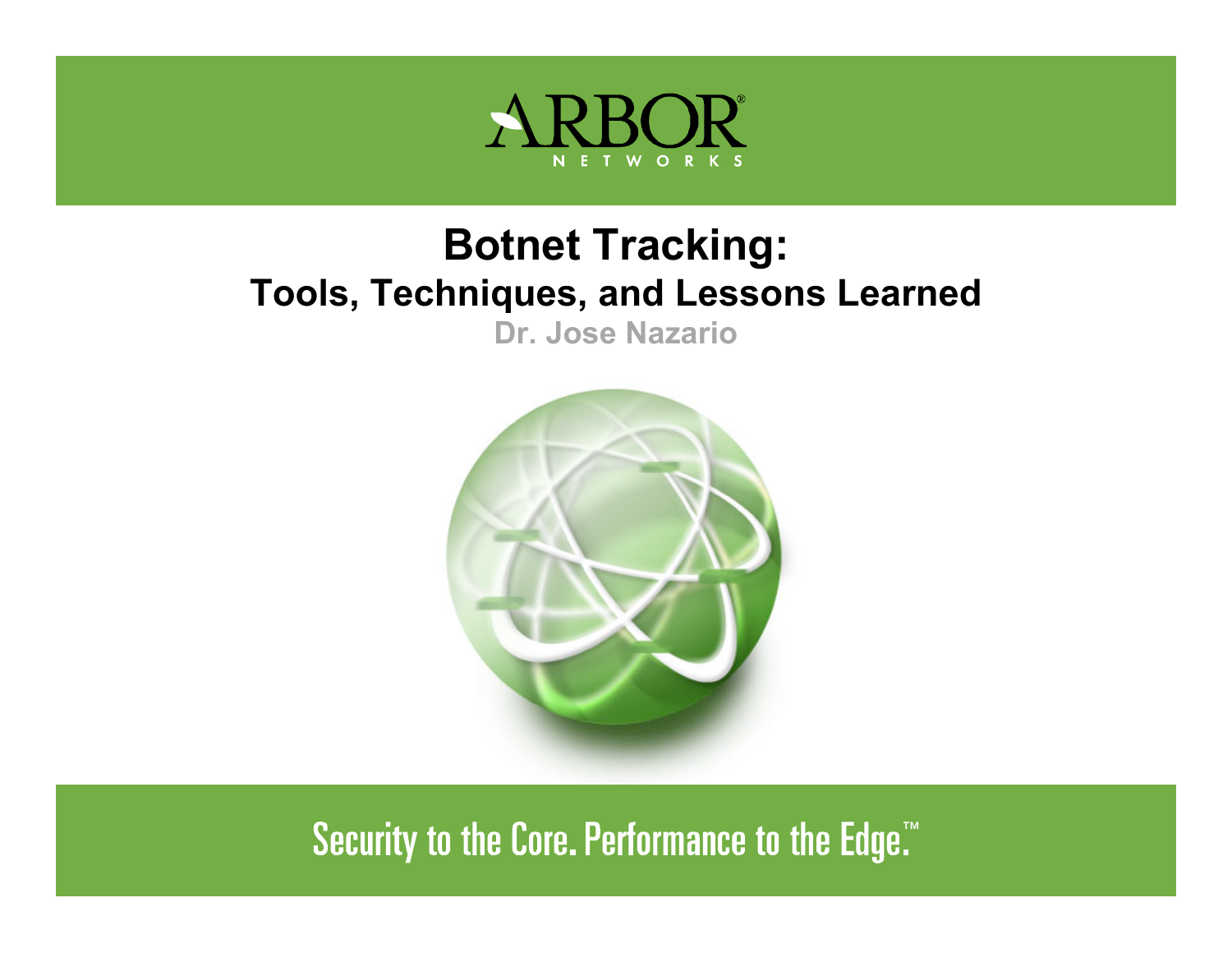# **About Arbor Networks**

- **Founded in 2000**
- **~150 employees worldwide**
- **Peakflow product lines**
	- Peakflow SP for service providers
	- Peakflow X for enterprises
- **Anomaly detection products**
	- Primarily NetFlow-based data collection
- **The global DDoS response leader**



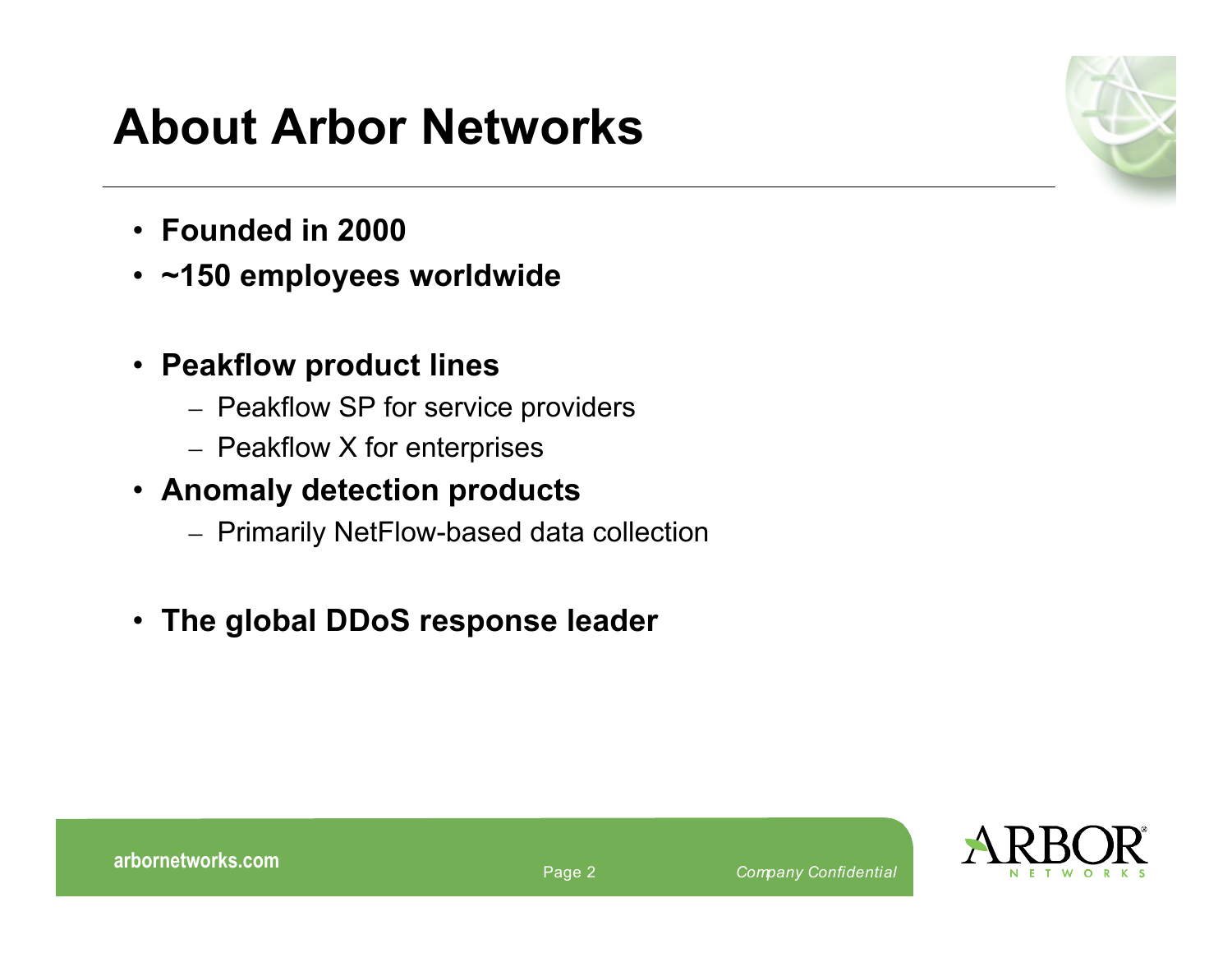# **Botnets**



- **Pressing problem for network operators**
- **ISPs - number 1 pressing issue**
- **Enterprises**
	- Unknown threat scale
	- Big concern to many

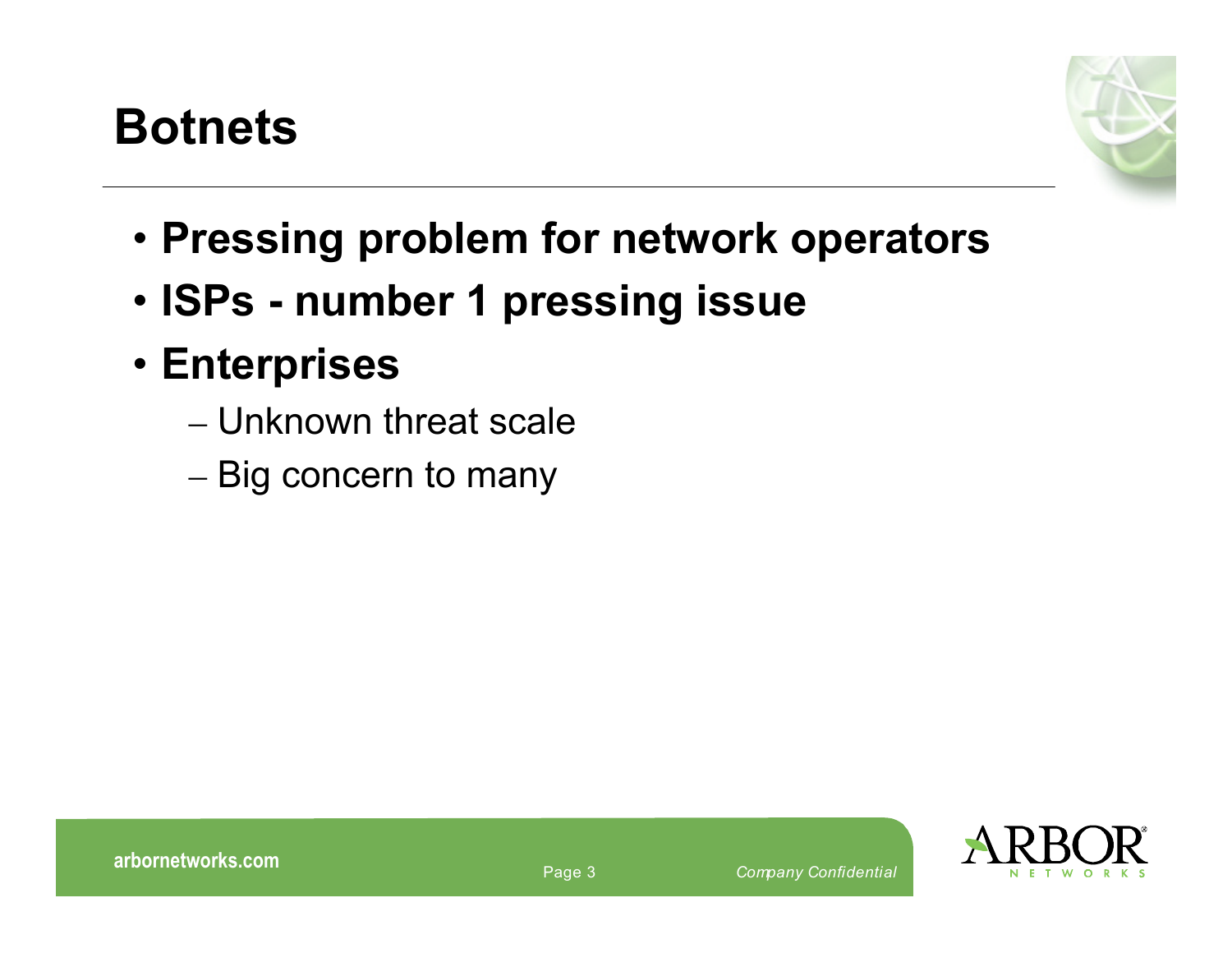

# **Bots in the Malware Taxonomy**

- **Bots exhibit worm characteristics**
	- Use network exploits to propagate
- **Bots exhibit backdoor characteristics**
	- Start up a network listener service, inbound connections
		- FTP server, web server, etc
	- Connect outbound to receive connections
- **Bots utilize rootkits**
	- Rootkits hide their presence
- **Bots have spyware components**
	- Keystroke loggers for information theft
- **Bots are extensible and may download additional software**
- **A botnet herder may load adware and/or spyware on a compromised system**

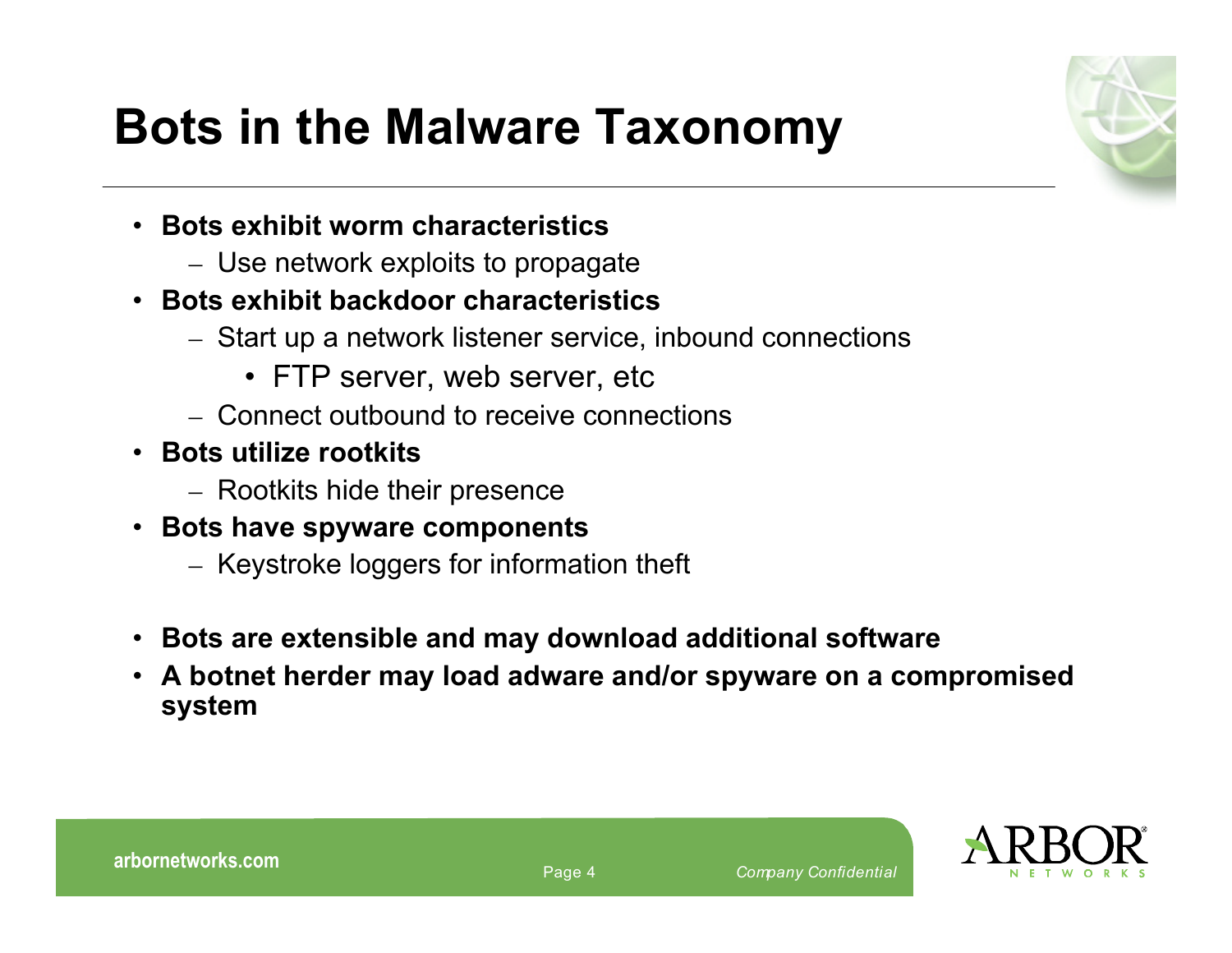- **Bots are distributed computing and resources**
- **Help build a buffer between criminals and victims**
- **Botnets have aggregate storage and bandwidth**
- **Excellent for illicit activities**
	- Spam (increasingly pump and dump)
	- DDoS
	- Warez, stolen media

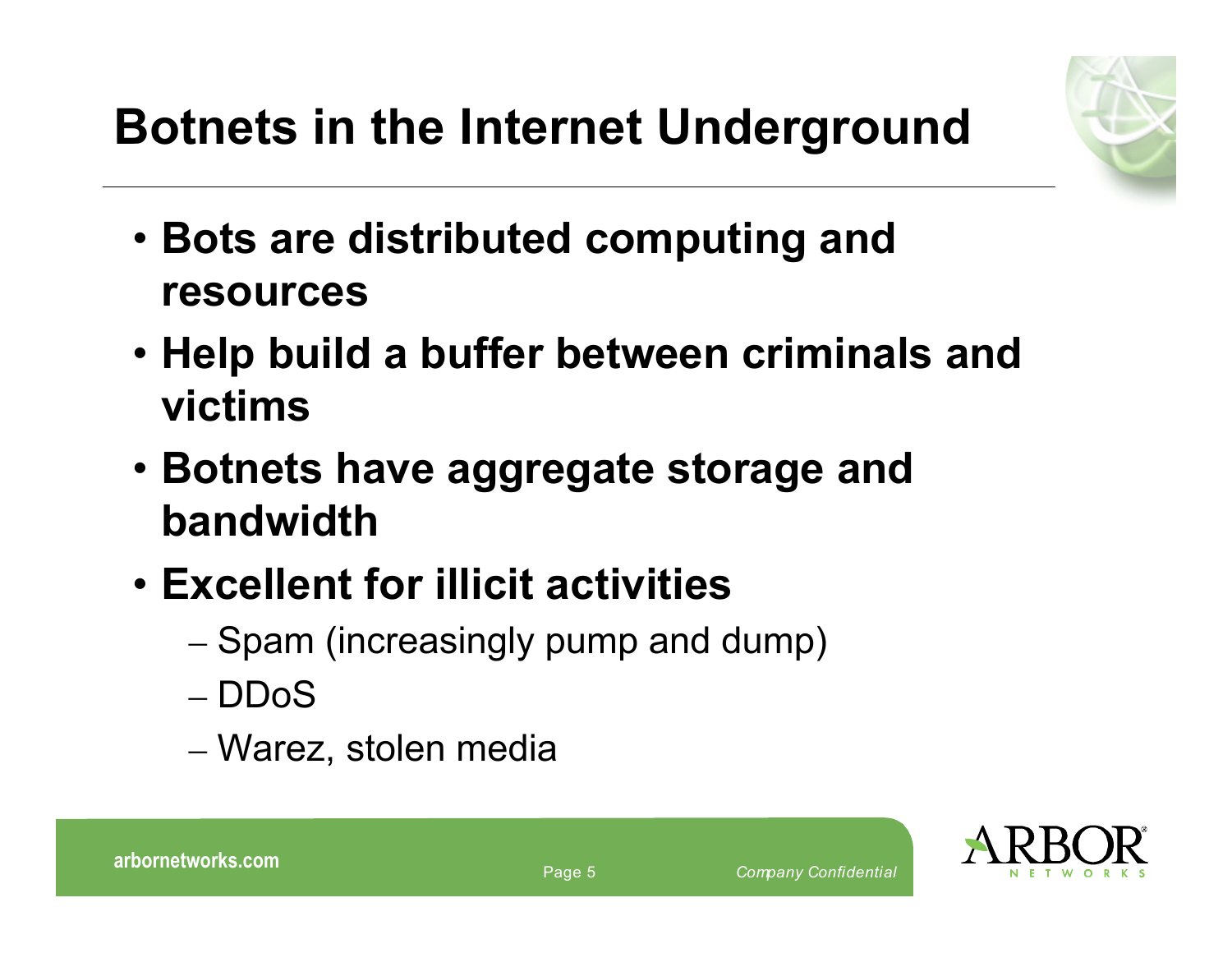# **Know Your Goals**



## • **Malware Collection**

– Popular with AV, security companies

- **Attack Traceback**
	- Our primary goal

### • **Attacker Profiling and Assessment**

– Small, specialized field

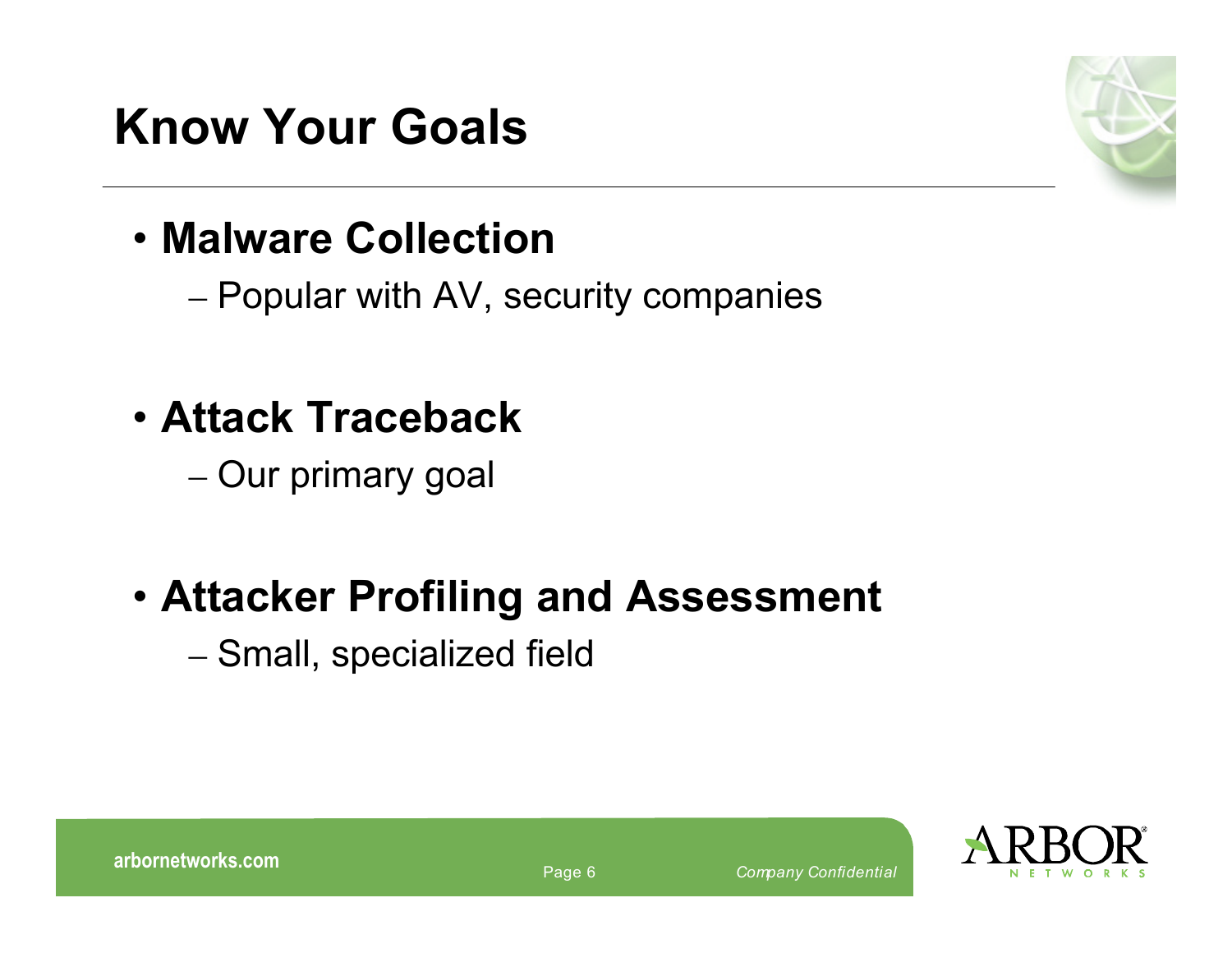

# **Botnet Tracking Requirements**

## • **Origins**

– Can't do this from your desktop!

## • **Targets**

– Botnet server, passwords, bot characteristics, etc

## • **Malware**

– Have to know what a bot would do

# • **Client**

– Have to have a botnet client to participate

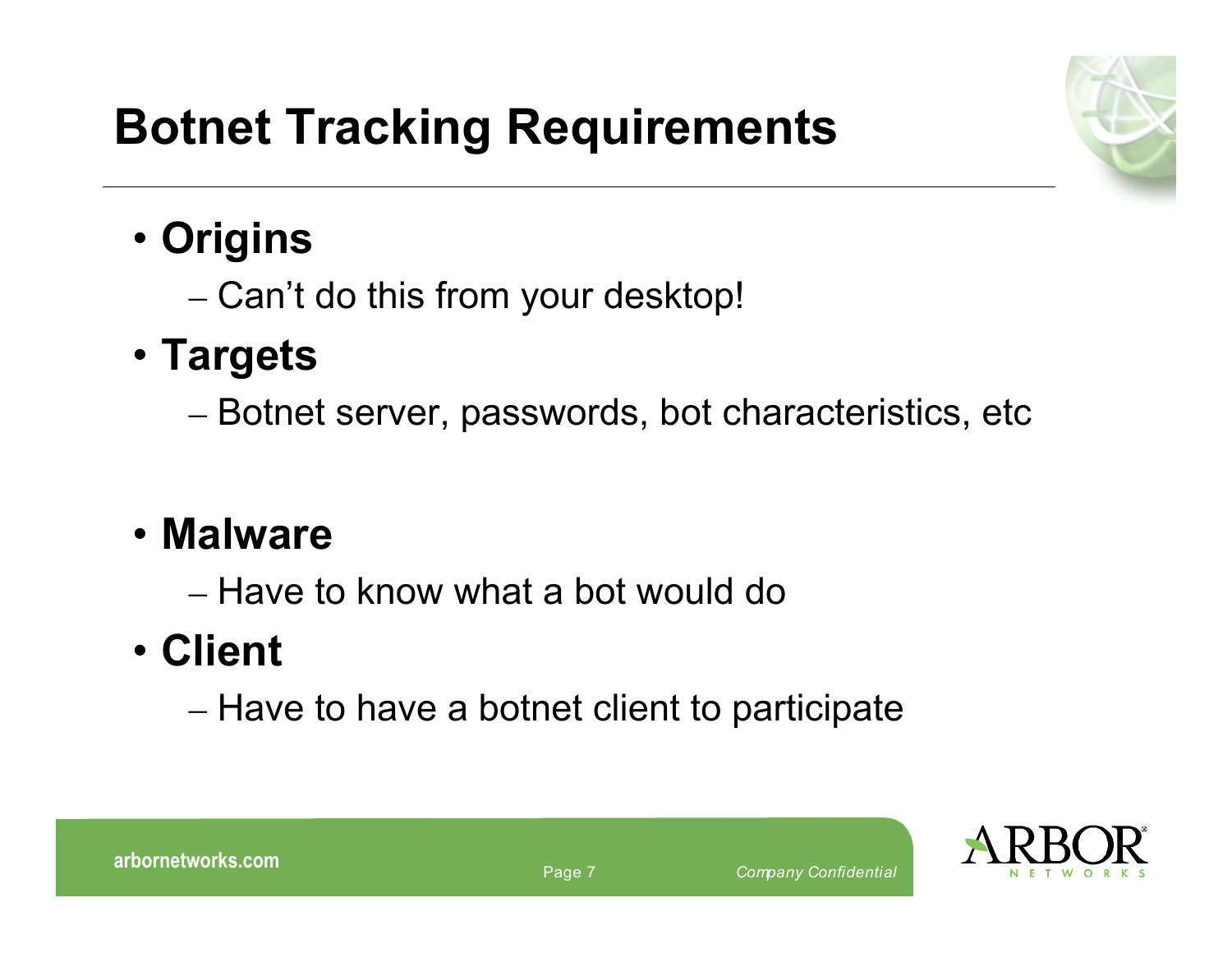# **Secondary Requirements**

#### • **Distant origins**

– Don't want it to tie back to you

#### • **Multiple origins**

– Don't want to be too obvious

#### • **Familiarity with attacker underground**

– Exploits, vulnerabilities, underground economy

#### • **Language skills**

– Be able to read and write foreign languages







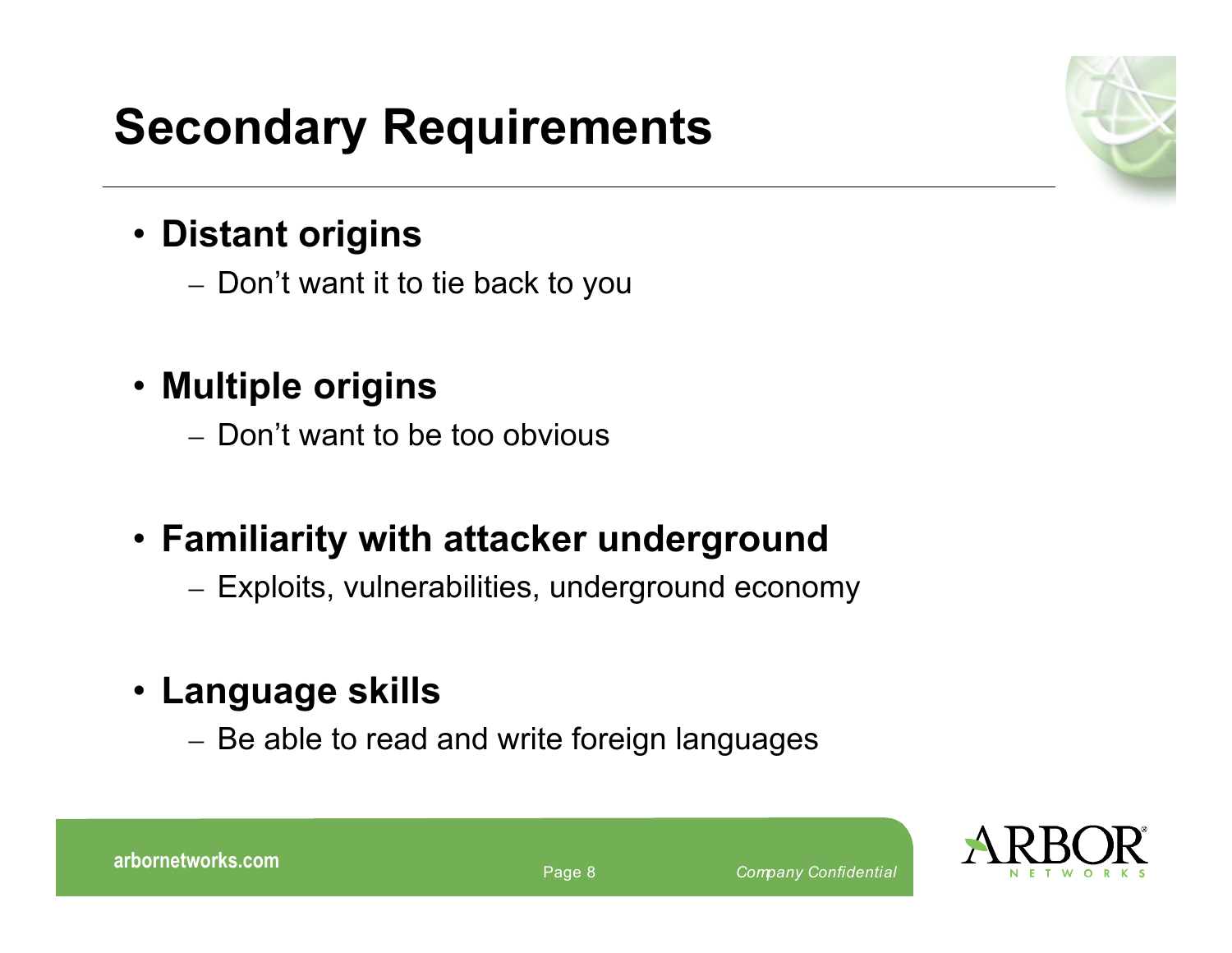

# **How to Actively Monitor Botnets**

## **Sacrificial Lambs**

- **One binary at a time**
	- Repeat for every new bot
- **High risk of participating in an attack**
- **Lower risk of looking "out of place"**

### **Custom Clients**

- **Multiple nets at once**
- **Easy to customize**
- **May look "different" (and hence suspicious)**

#### **This is what we'll use**

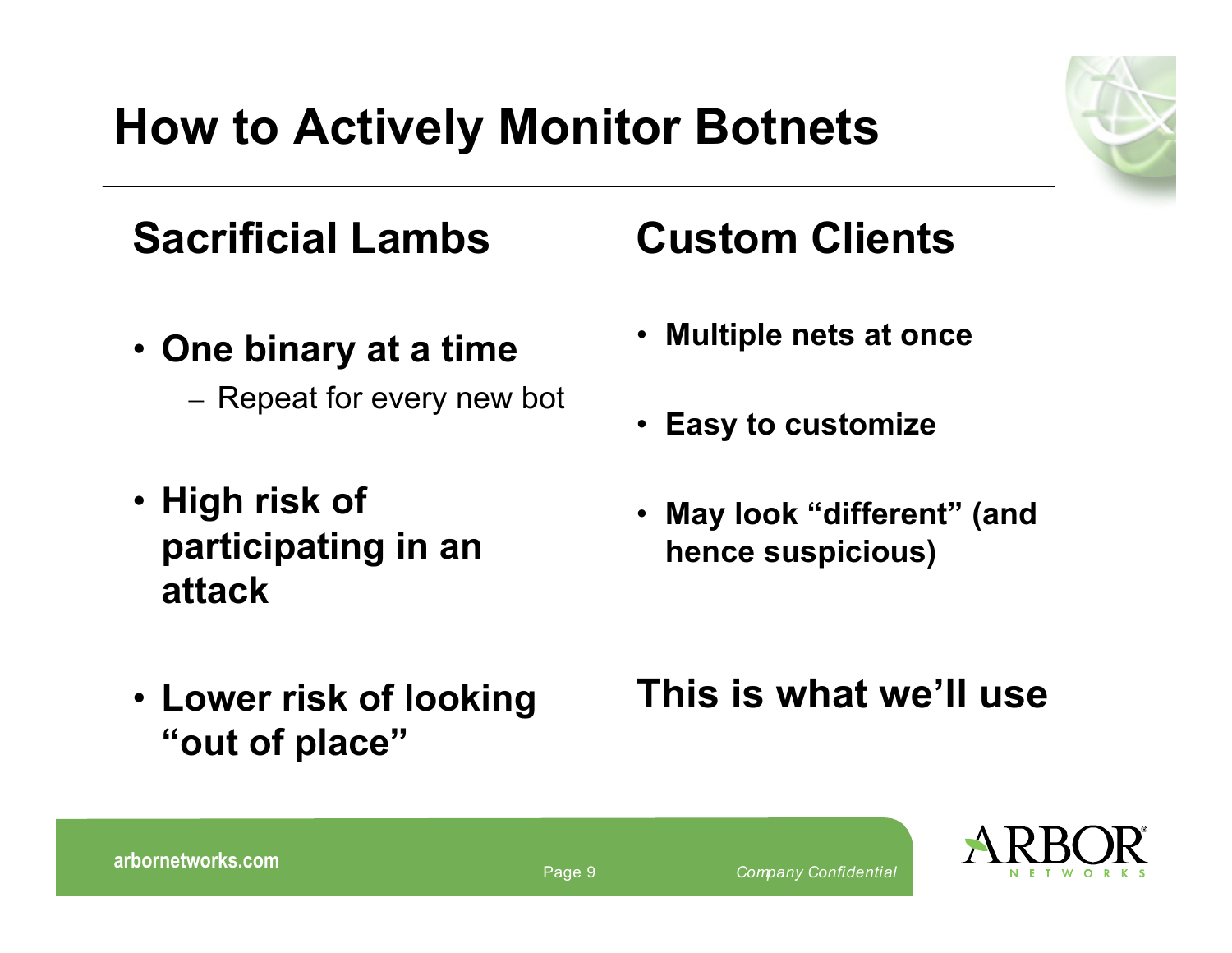

# **Botnet Tracking Client Requirements**

- **Secure**
- **Scalable**
- **Flexible**
- **Easy to retarget**
- **Records everything it sees**
- **Stealthy**

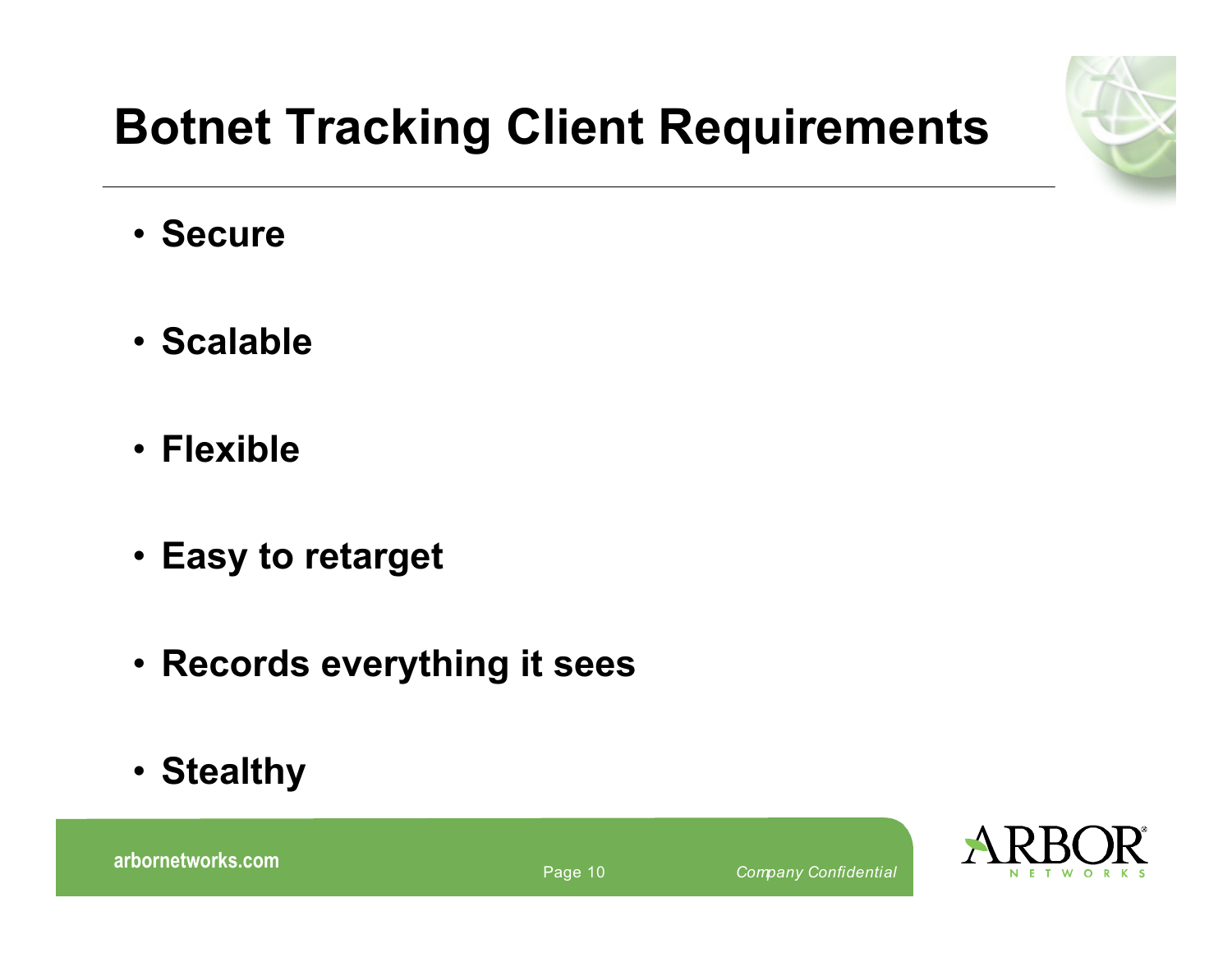# **Project Bladerunner**

# • **Botnet infiltration**

- Active monitoring
- Multiple networks at once
- **Uses Python and irclib module**

# • **Also wrote a Kaiten tracking tool**

- Kaiten affects Linux systems
- **Focused only on IRC-based botnets**

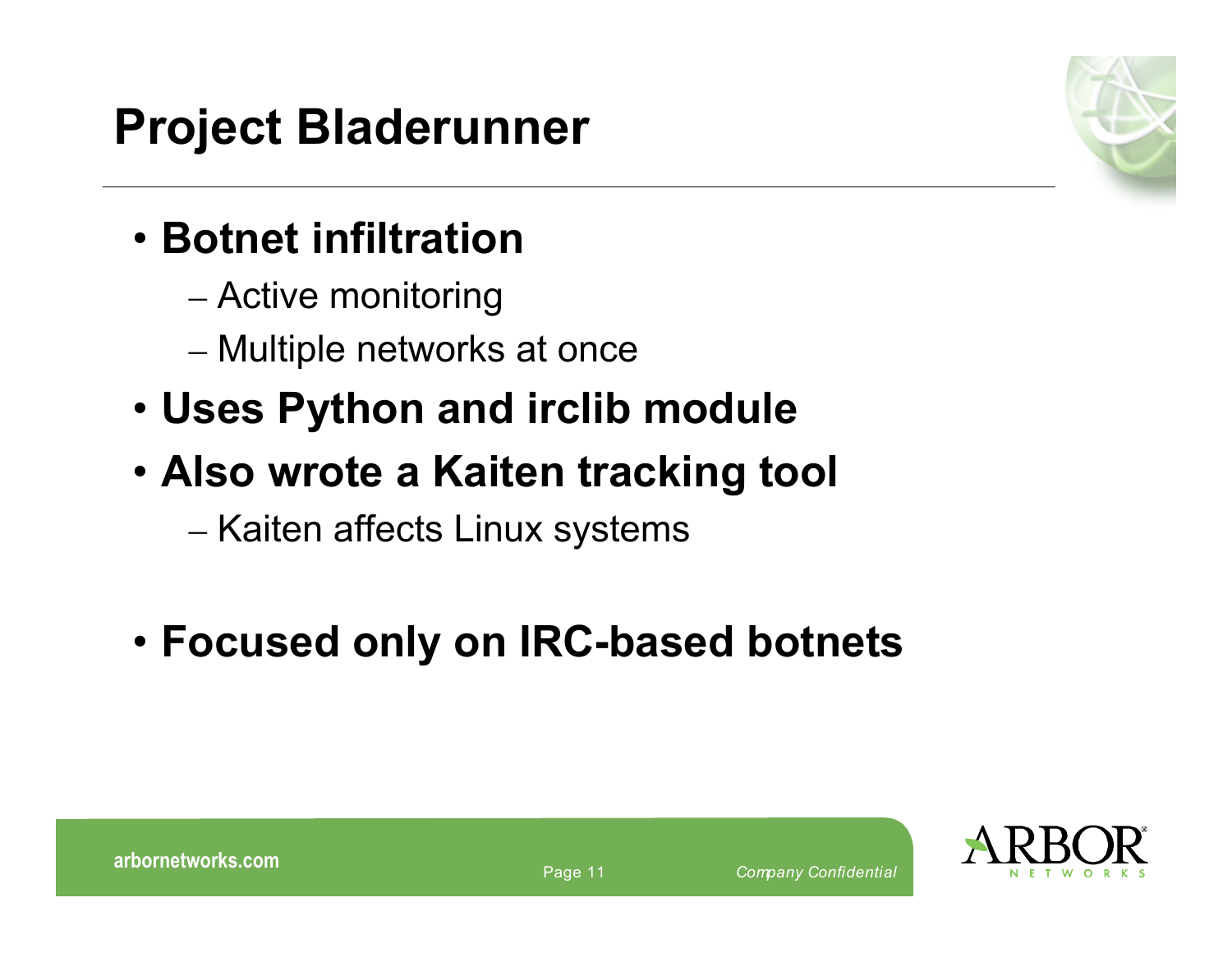

- **Mimics a basic bot**
- **Understands "login" , "join"**
- **Chooses to be quiet rather than misspeak**
- **Logs everything**

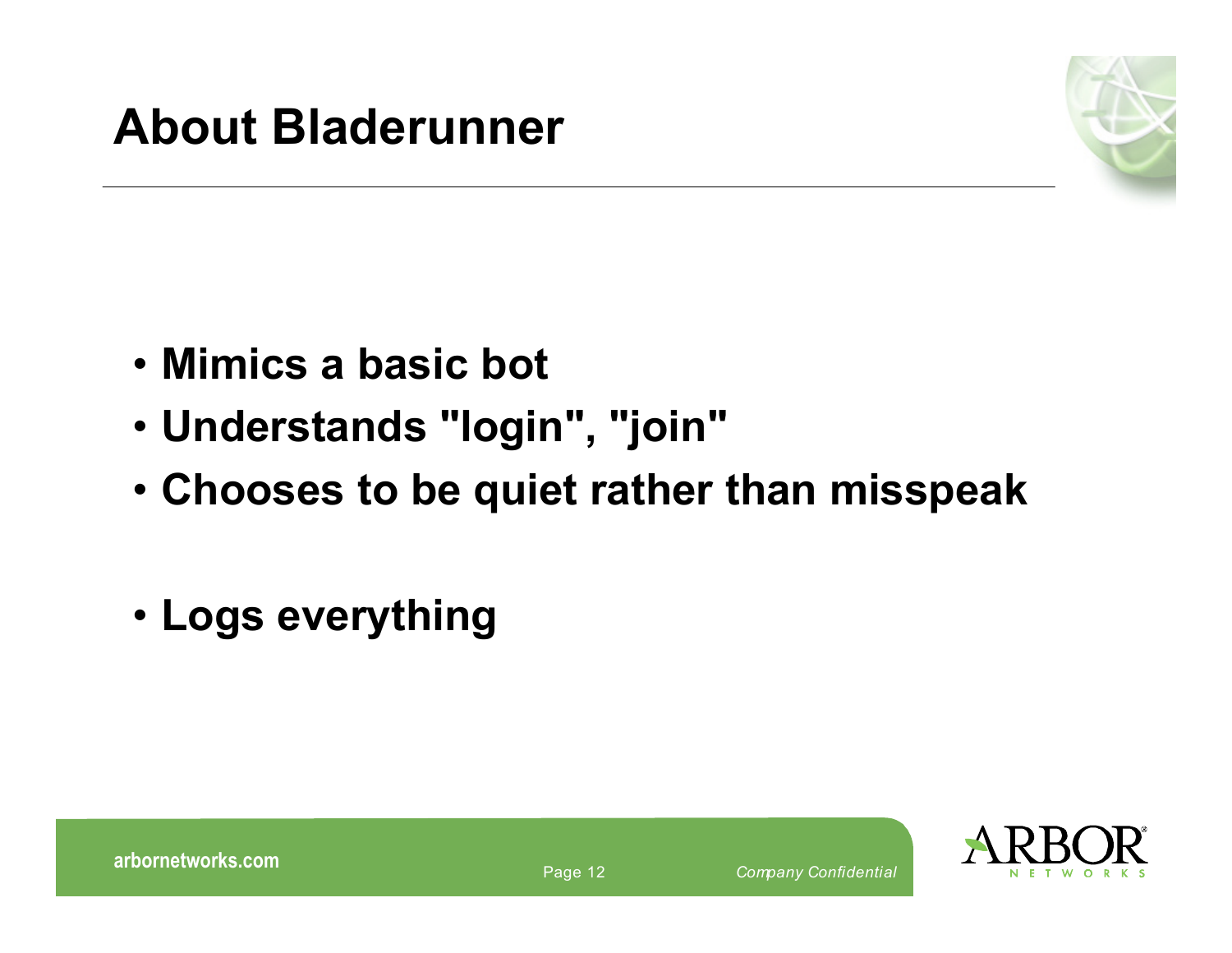

- **Time consuming to defang a bot**
- **Only needed very basic functionality**
- **Knew code very well**
- **Little risks (DDoS, installations, etc)**
- **Bladerunner was about 300 LoC**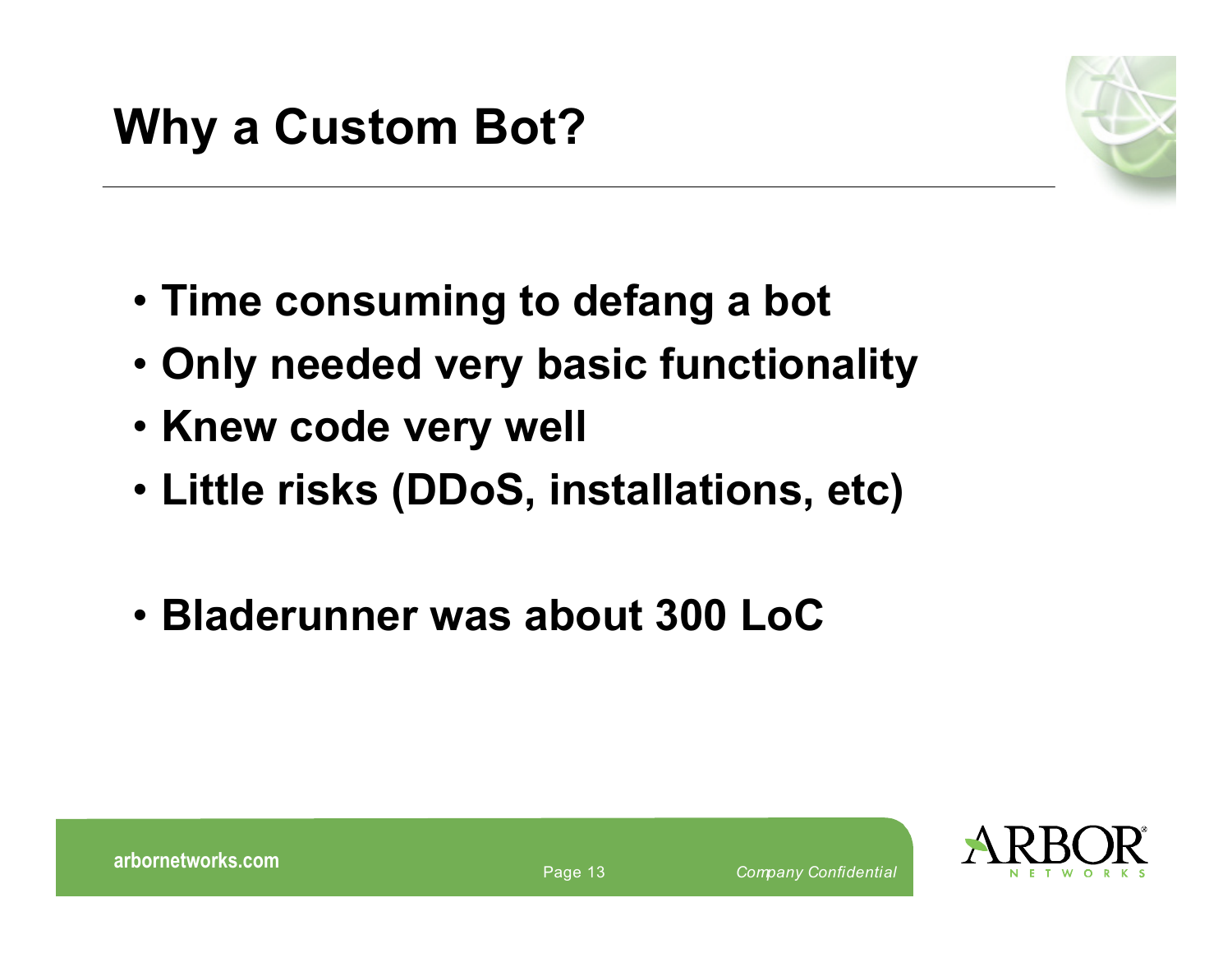

- **Need to know host, nickname format, and passwords**
	- Blacklists, AV writeups insufficient

# • **Captured malware**

– In house analysis

# • **Norman Sandbox digest**

– Back when it was free

# • **Link sharing**

– Strong research community

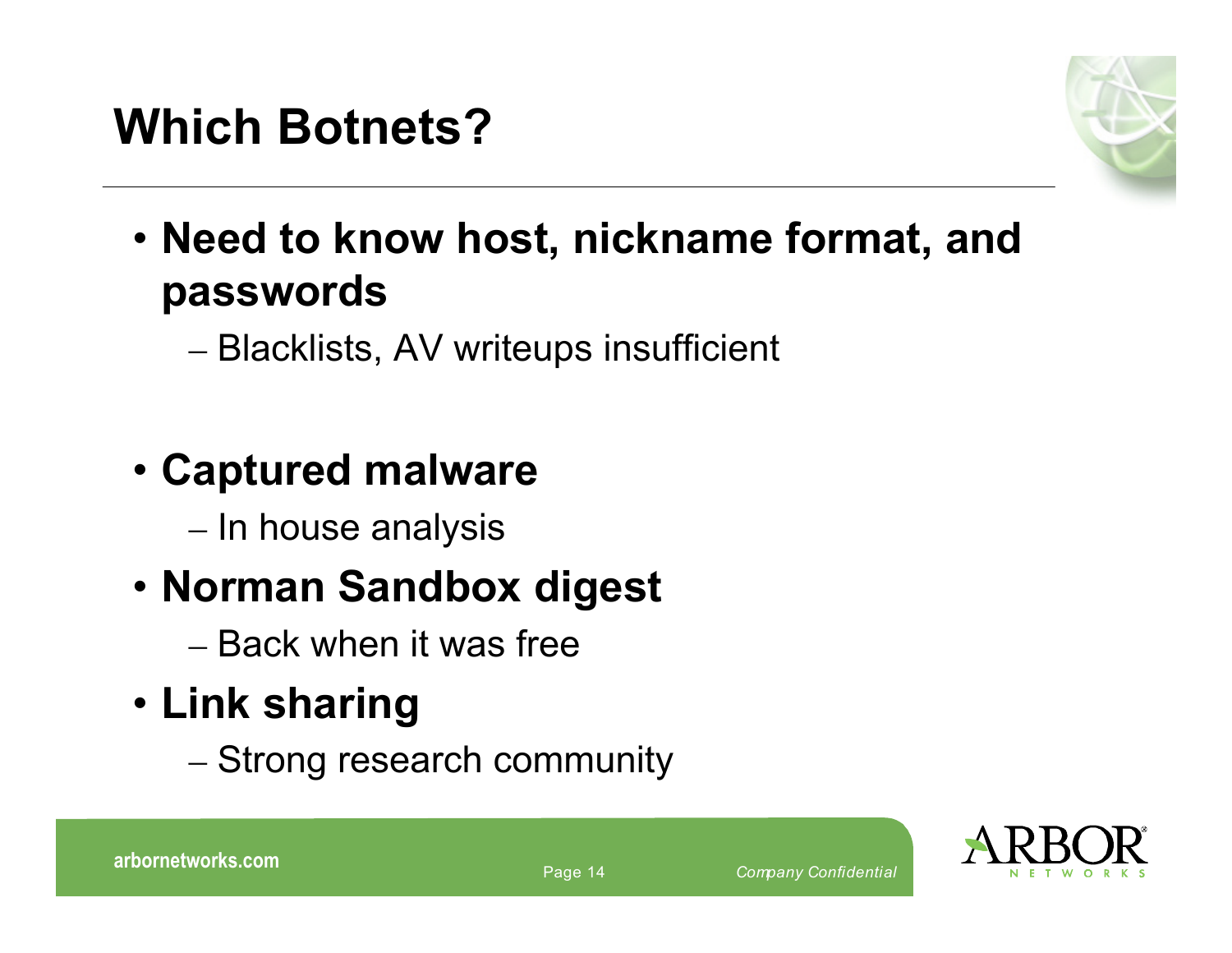# **Botnets and DDoS**



- **About half of all botnets we tracked performed DDoS attacks**
	- Most attacks are not against a significant target
	- Most attacks are not crippling to the endpoint
- **Did observe a set of high profile attacks in the spring of 2006**
	- Against a series of anti-spam and anti-DDoS companies
- **DDoS nets use different bots than spyware or adware bots**
	- Not all bots have DDoS capabilities
	- Type of bot used can often indicate intent of herder

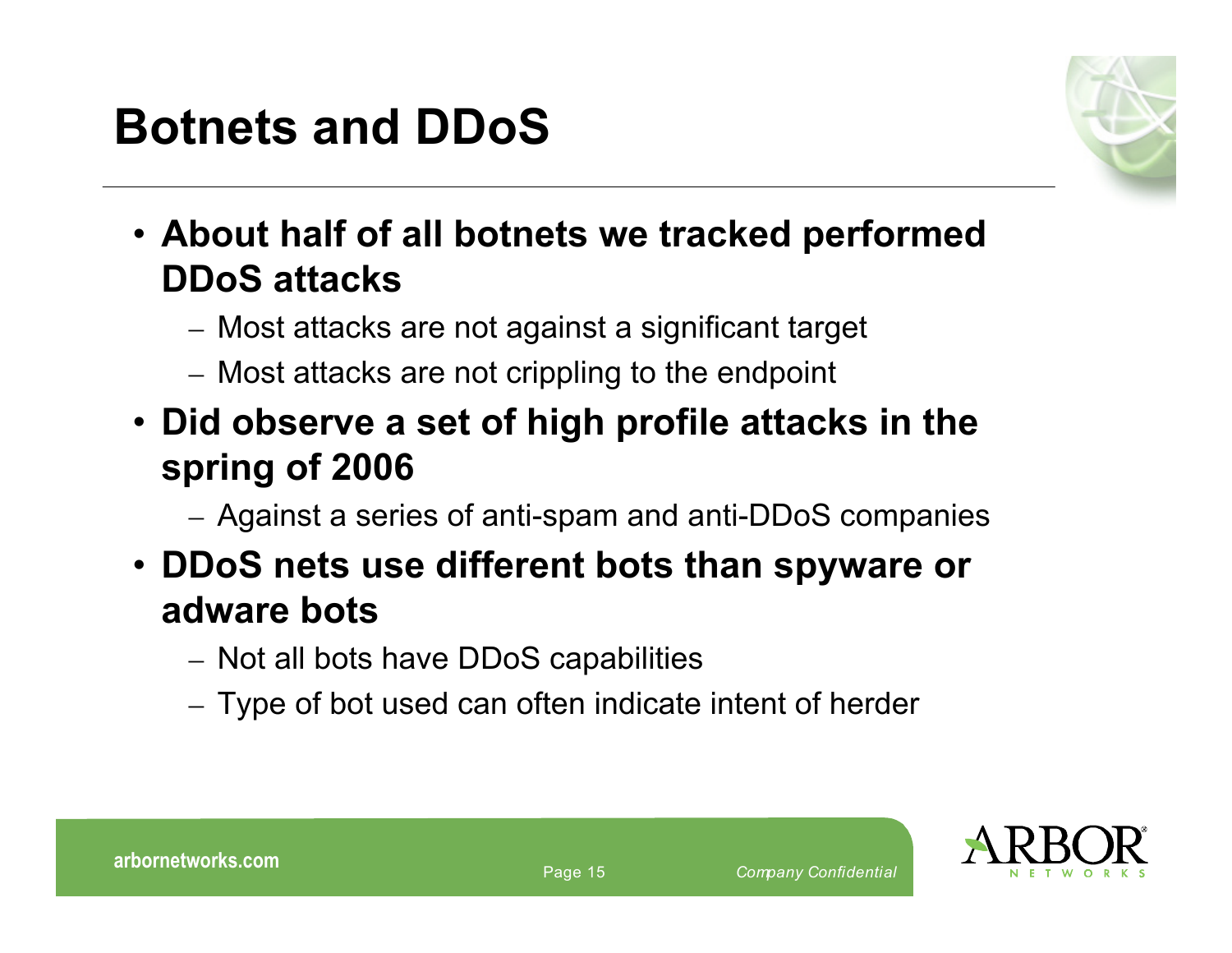



#### • **Looked at DosTracker archive**

- Arbor project to analyze global DDoS provalence
- Over 20,000 DDoS attacks measured between Sept 2006 and January 2007
- **Looked at Shadowserver botnet tracking logs of DDoS attacks**
	- Over 21,000 attacks in this timeframe
	- Over 400 unique IRC servers

#### • **Attack intersection results**

- 2% of all DDoS attacks measured by Arbor had clear botnet cause
- 13% of all DDoS attacks recorded by botnet tracking showed up in Arbor monitors



Page <sup>16</sup> *Company Confidential* **arbornetworks.com**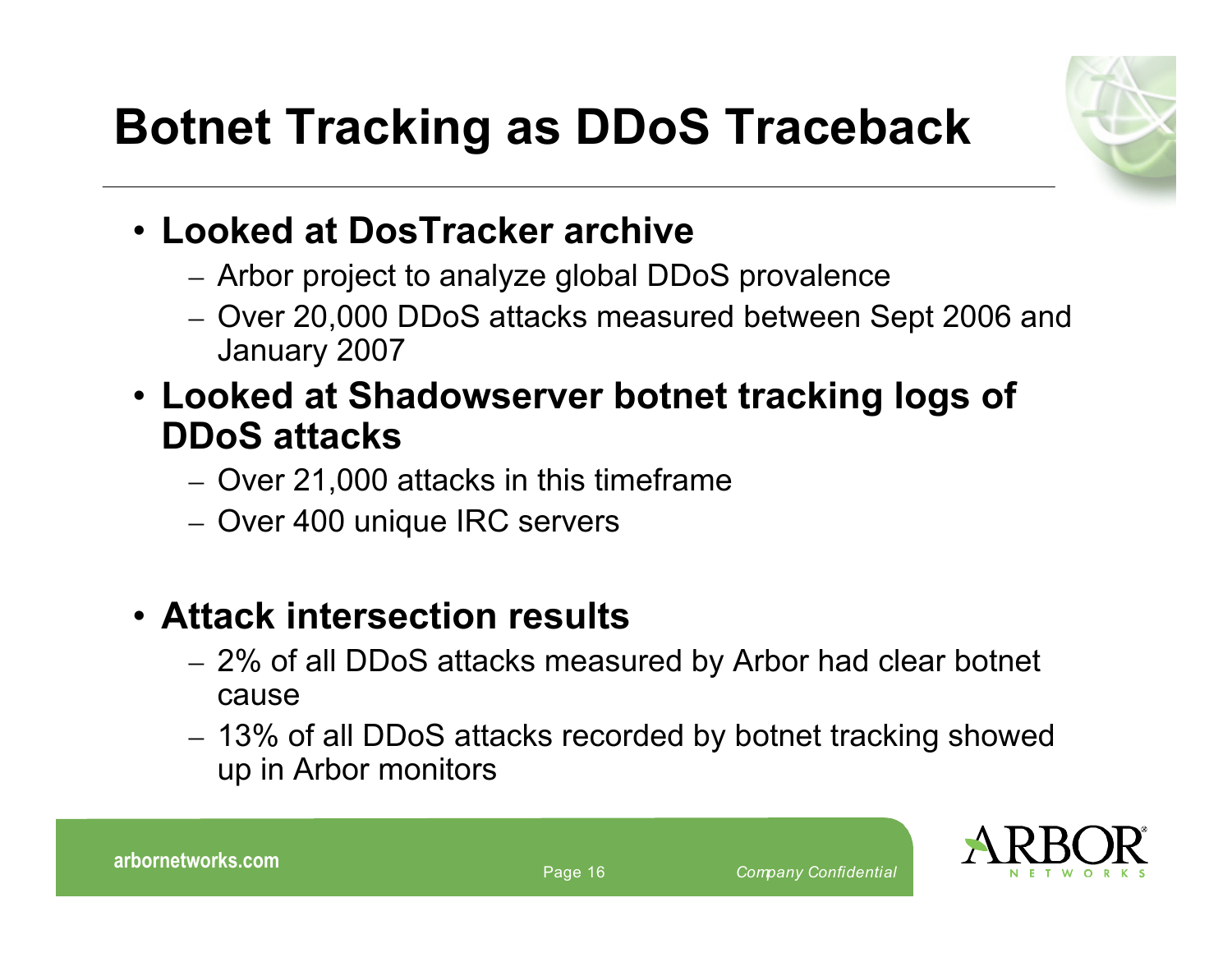# **Our Current Position in Botnet Response**

#### • **(Community position)**

#### • **Collection**

– Nepenthes or other honeypots

#### • **Communication**

– Whitestar list, DA, NSP-SEC, Shadowserver, etc

#### • **Analysis**

– Sandboxing (Norman dominates)

#### • **Tracking**

– Shadowserver, some private tracking

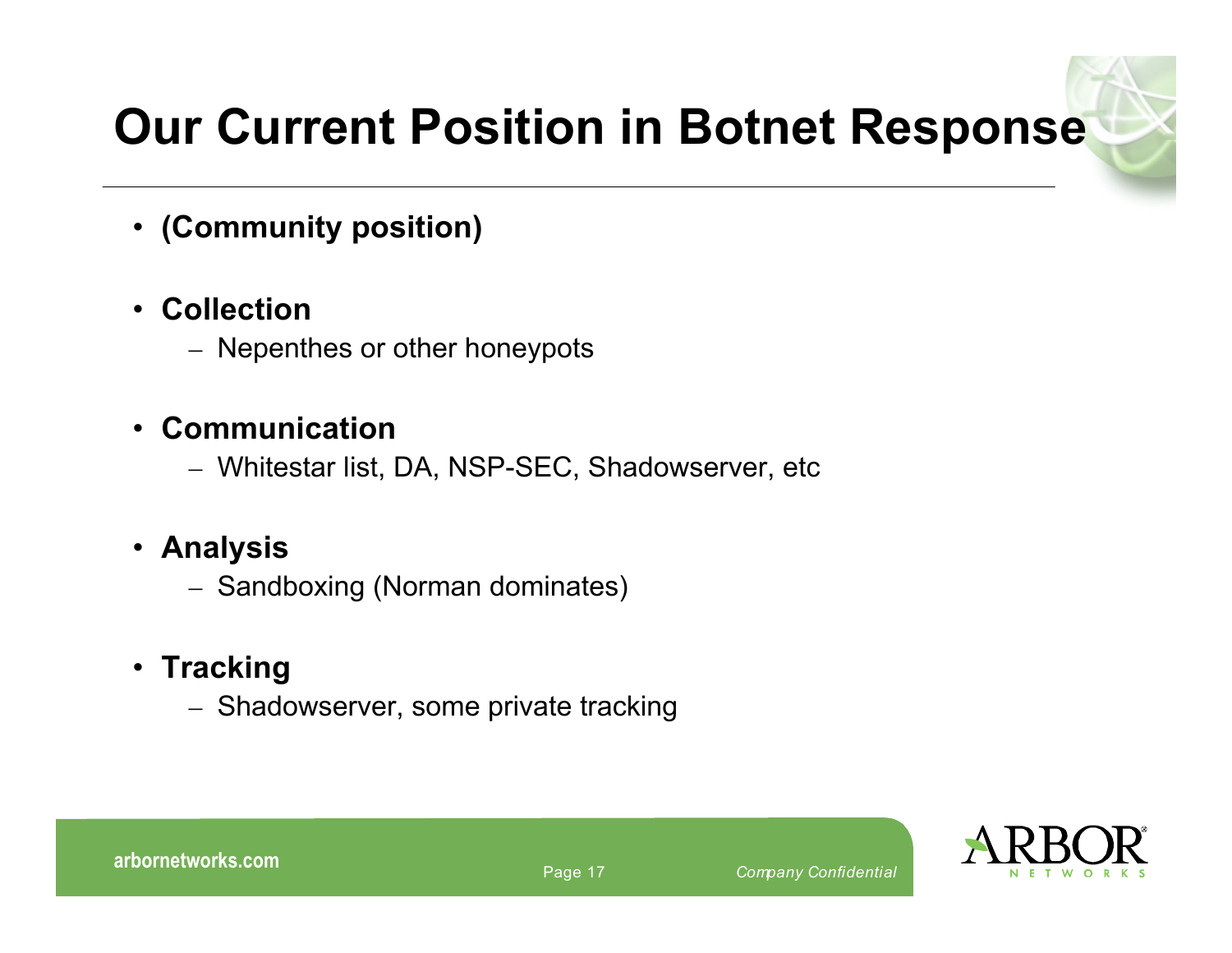

#### • **Source code is widely available**

- GPL licensed, using CVS!
- GUI-based configuration, no coding skills needed
- Bug fixing
	- Compare SpyBot in 2004 and 2006
	- Lots of little bugs fixed: string bounds checks, etc

#### • **Multiple types of bots**

- SpyBot, SDBot, Reptile, Agobot, Rbot, RxBot, Kaiten, etc …
- Lots of overlapping capabilities, not all support DDoS
- Which codebase you use depends on your intentions

#### • **Proliferation of spyware, adware provides money**

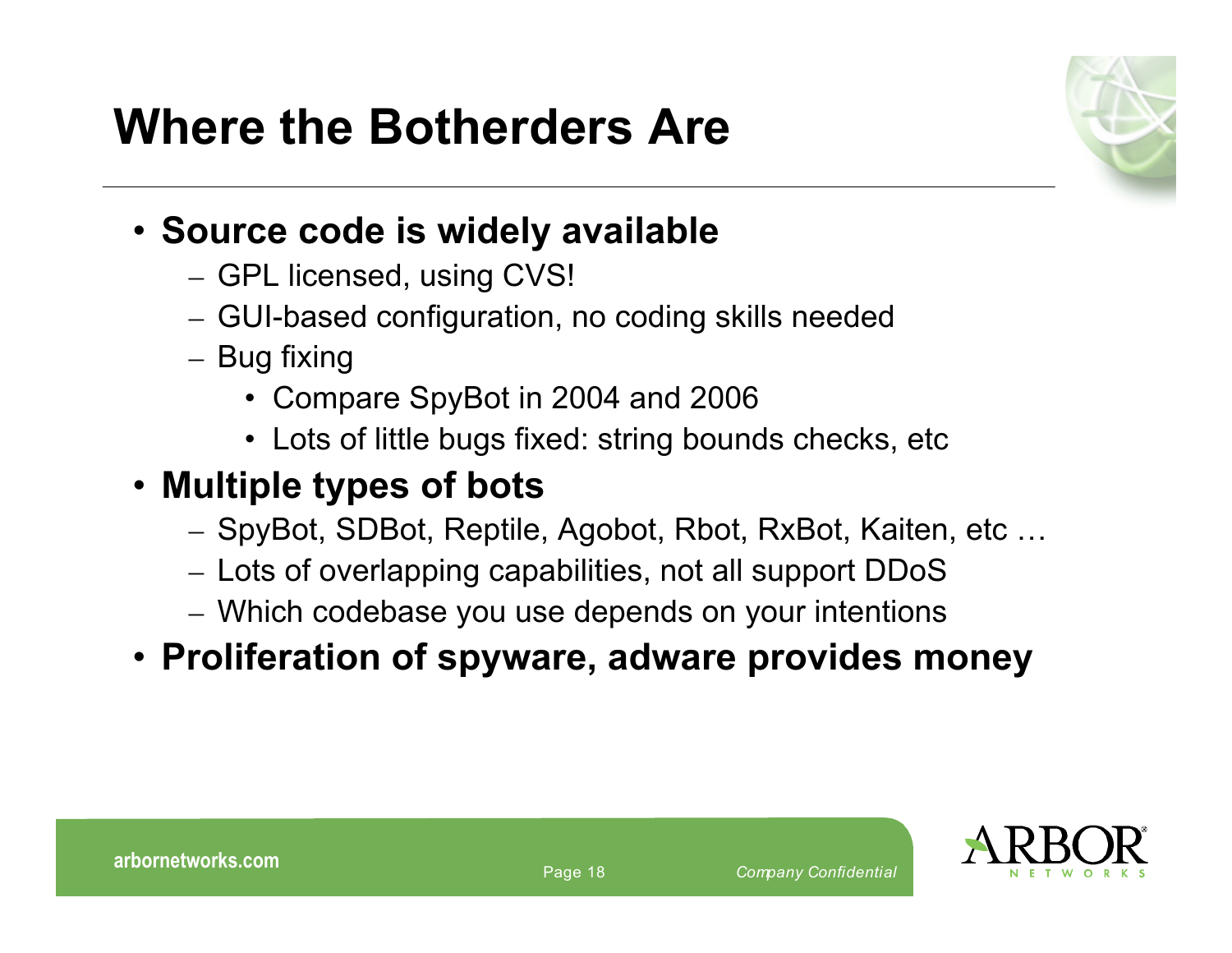

# **Where the Botherders Aren't**

### • **IRC**

- Too many snoops on IRC
- Too easy to break into
- Lots its "elite" factor some time ago
- Growing number of HTTP, IM, and other bots

# • **Web Forums (eg Ryan 1918)**

– They know these are monitored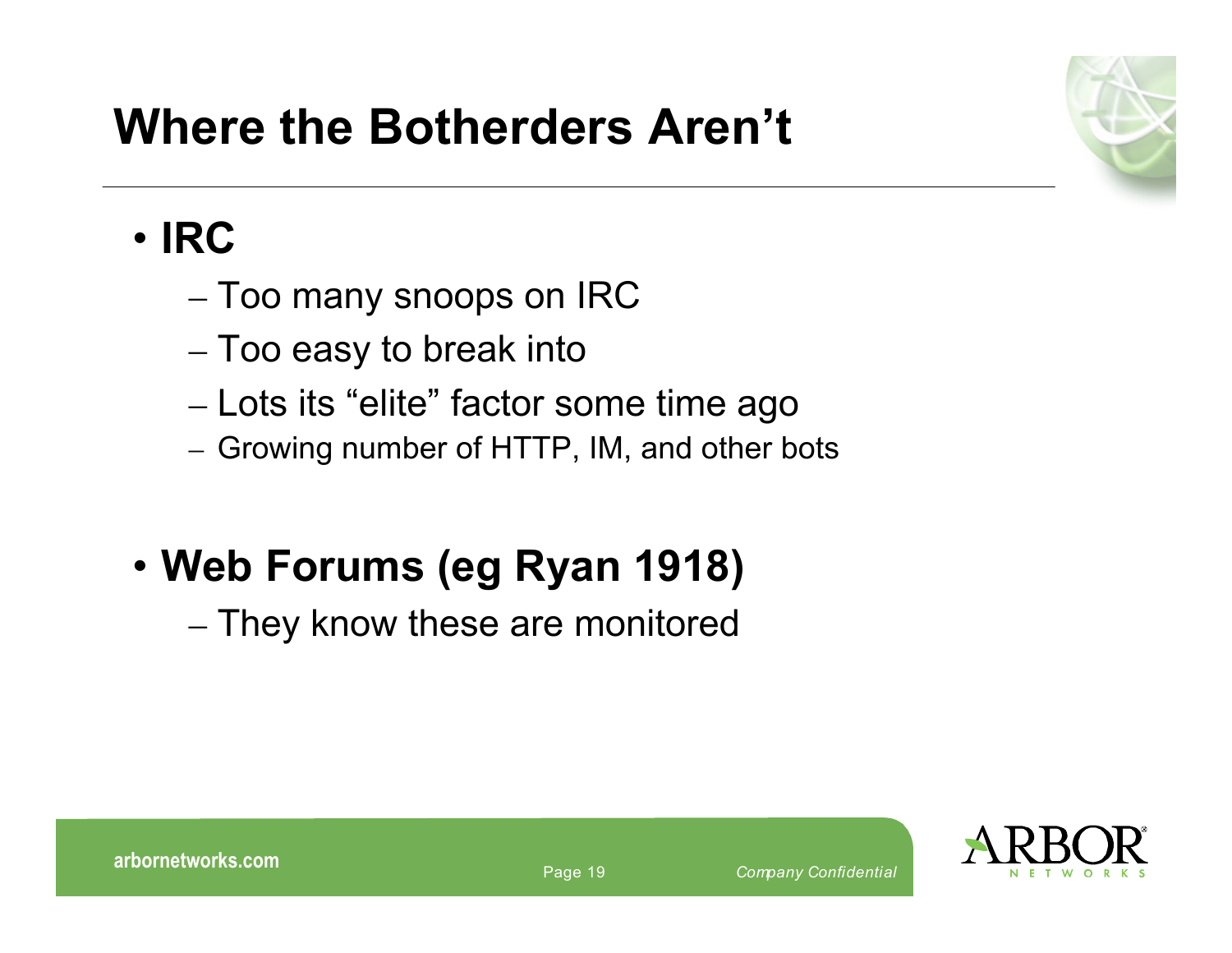# **We've Peaked!**



- **This combination reached its peak in early 2006**
- **Good guys**
	- Lots of basic RE analysts
	- Armed with tools like sandboxes
	- Lots of collection networks (ie Nepenthes)
	- Rapidly caught, analyzed, and tracked botnets

#### • **Bad guys**

- Explosion in bots and botnets launched
- Only a few botnet groups were actively thwarting attacks
- HTTP and P2P bots were not very popular yet (still IRC heavy)
- Lots of botnets were very visible

#### • **This confluence meant we peaked**

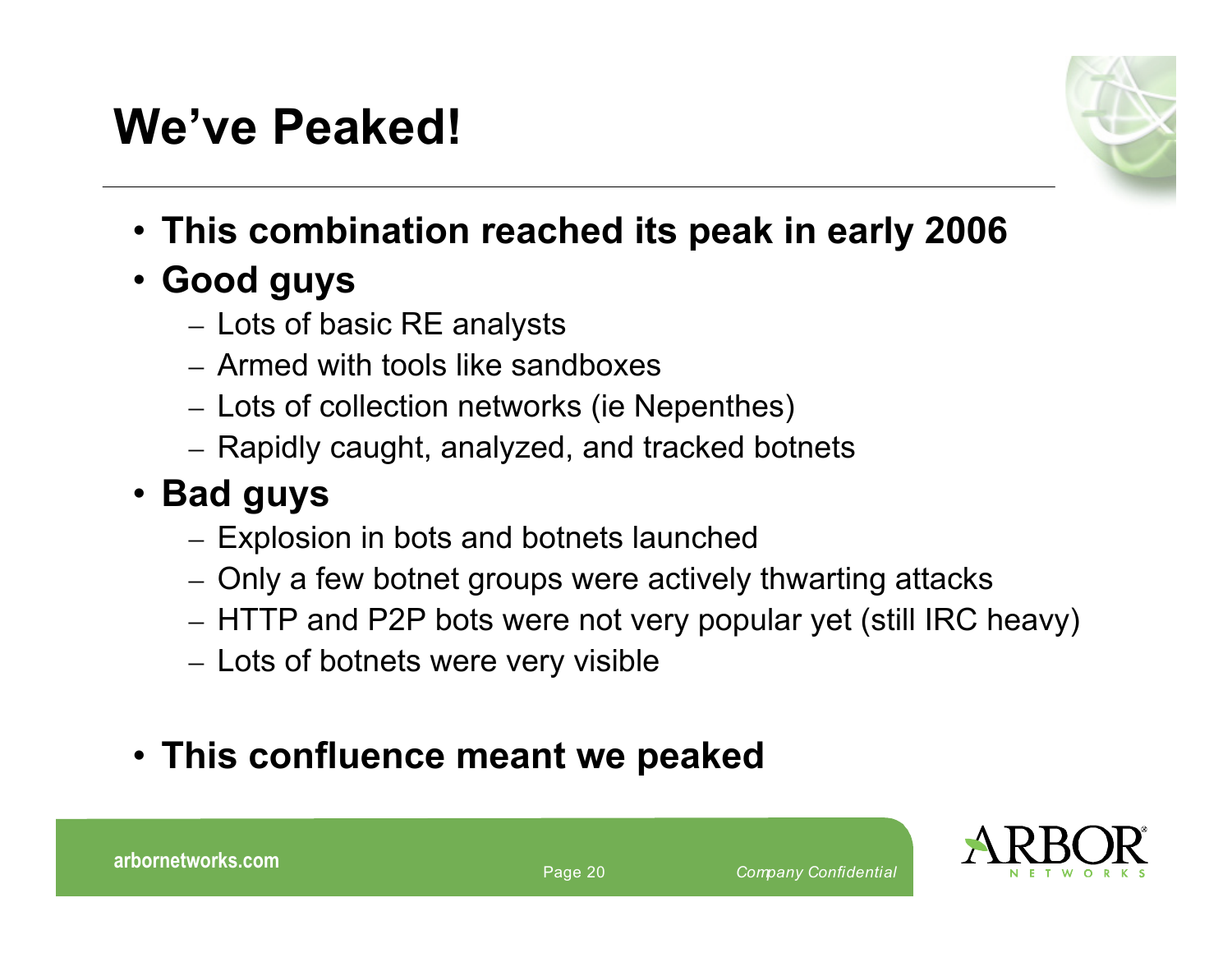

# **The Revolt by Botnet Operators**

- **More and more bots are defeating the basic techniques**
- **Sandboxes are being defeated**
	- Increased use of debugger checks
	- Delays in revealing useful information
	- Poisoning data
	- Inject fake bots to detect people who mine Norman for data

#### • **Honeypots and honeynets**

– Detected or ignored

#### • **IRC tools**

- Fingerprinted and blocked, or simply ignored
- **It's all downhill from here!**

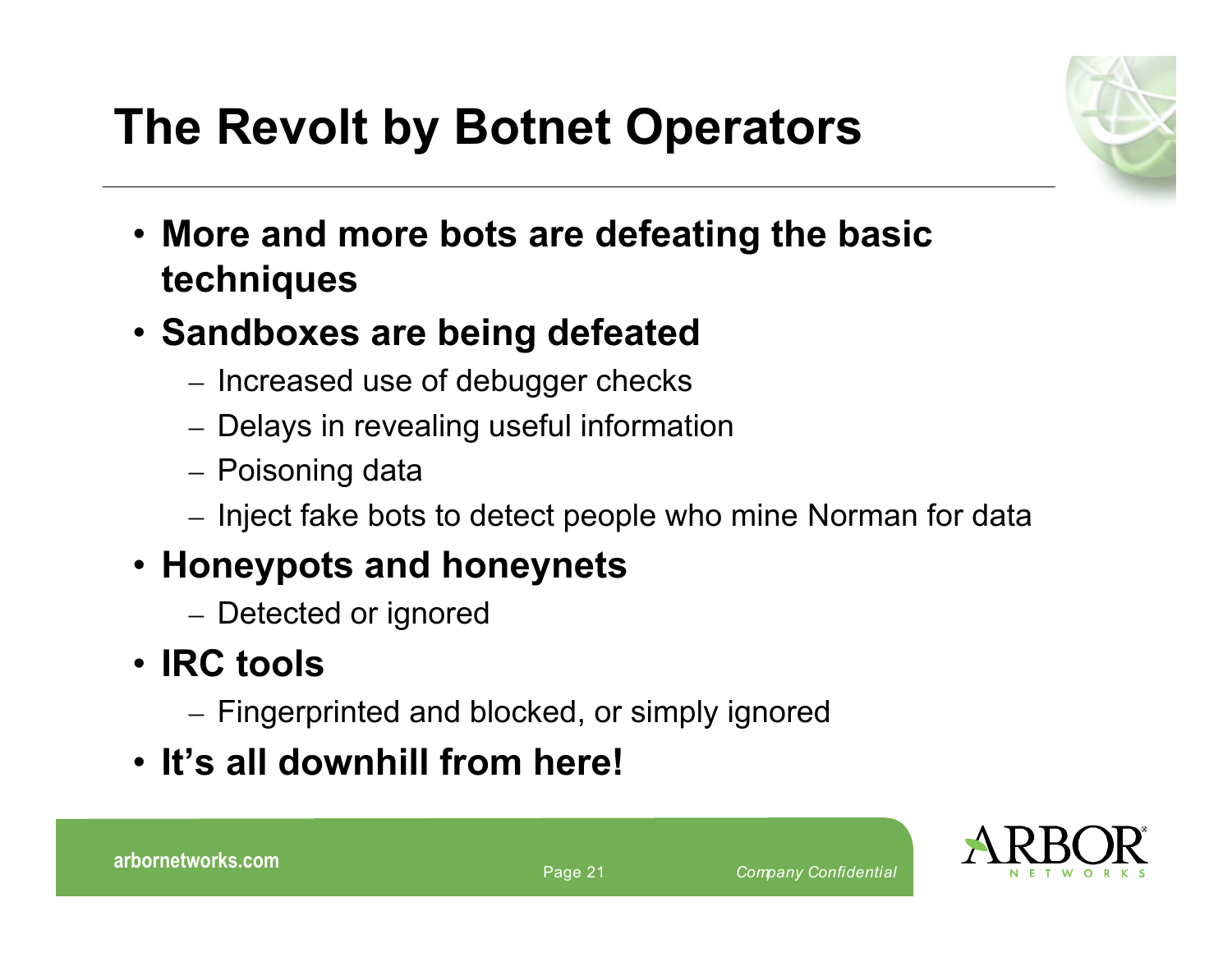# **The Botnet Herder Ability Curve**





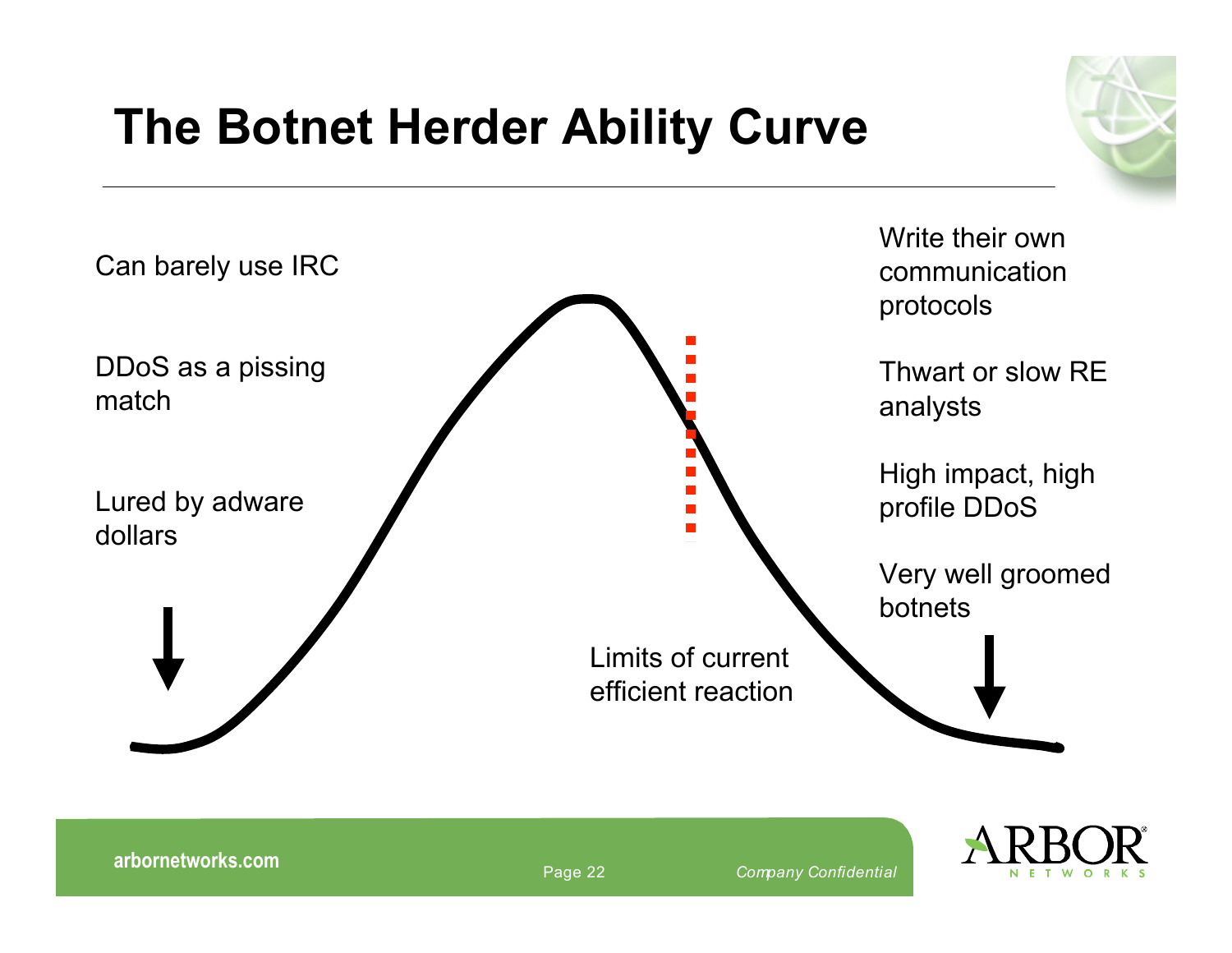# **Non-Technical Challenges**

#### • **Acting on the data**

- Takedown, blackhole, etc
- Becoming facilitated with commercial solutions

#### • **Speed - getting usable data quickly**

– Trustworthiness of the data is key

#### • **Reaction**

- This is a reactive cycle
- Need proactive mechanisms

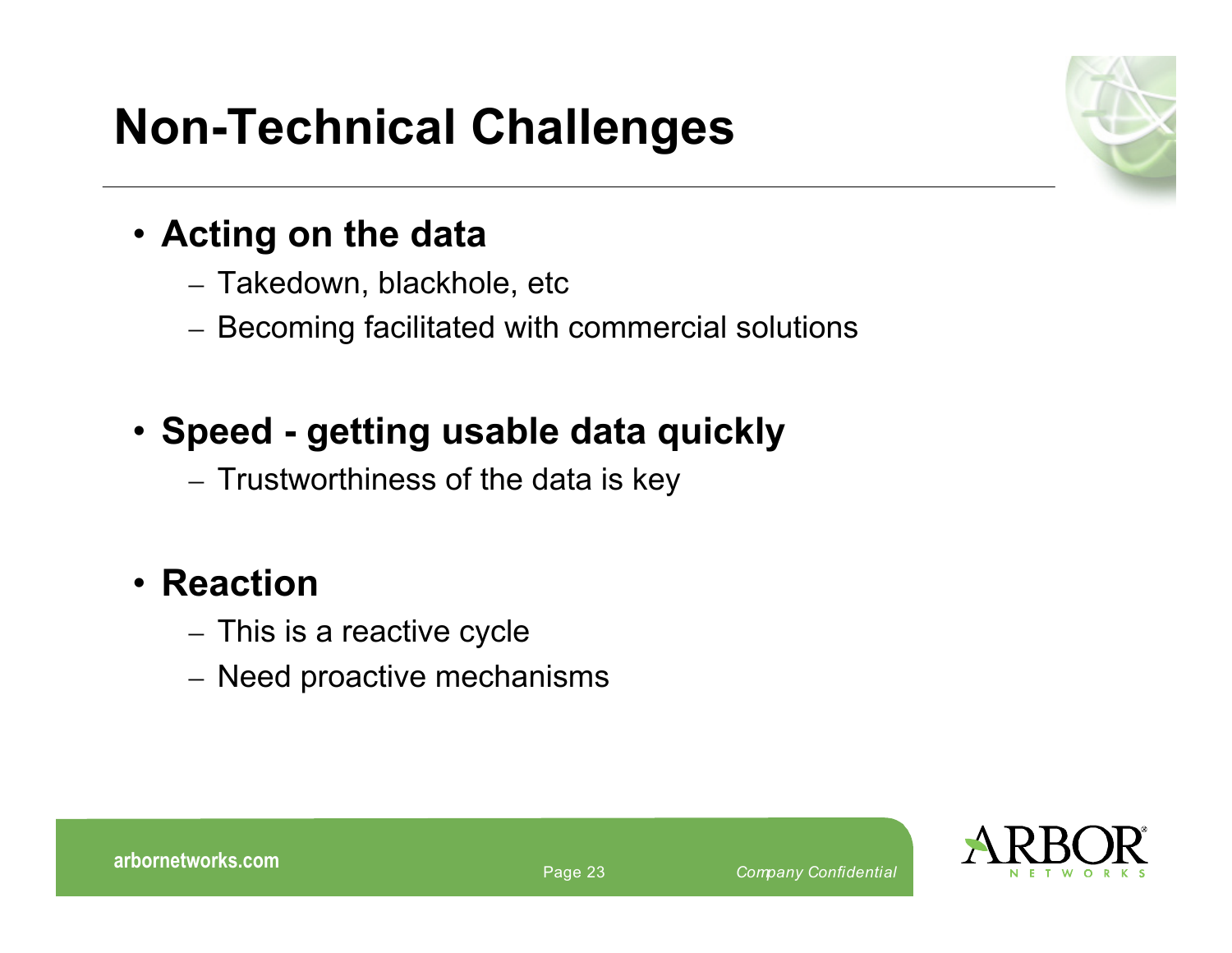

- **Getting the information in the right hands**
	- Thousands of botnets a week, only so much operators can do
	- Cannot blindly block
- **Focus is on active, high profile DDoS networks**
- **Coordination is a pain in the neck**
	- DNS registrar
	- DNS server network(s)
	- C&C host network(s)
- **Botnet operators can easily stay a few steps ahead**
- **Complement is egress filtering for victims**

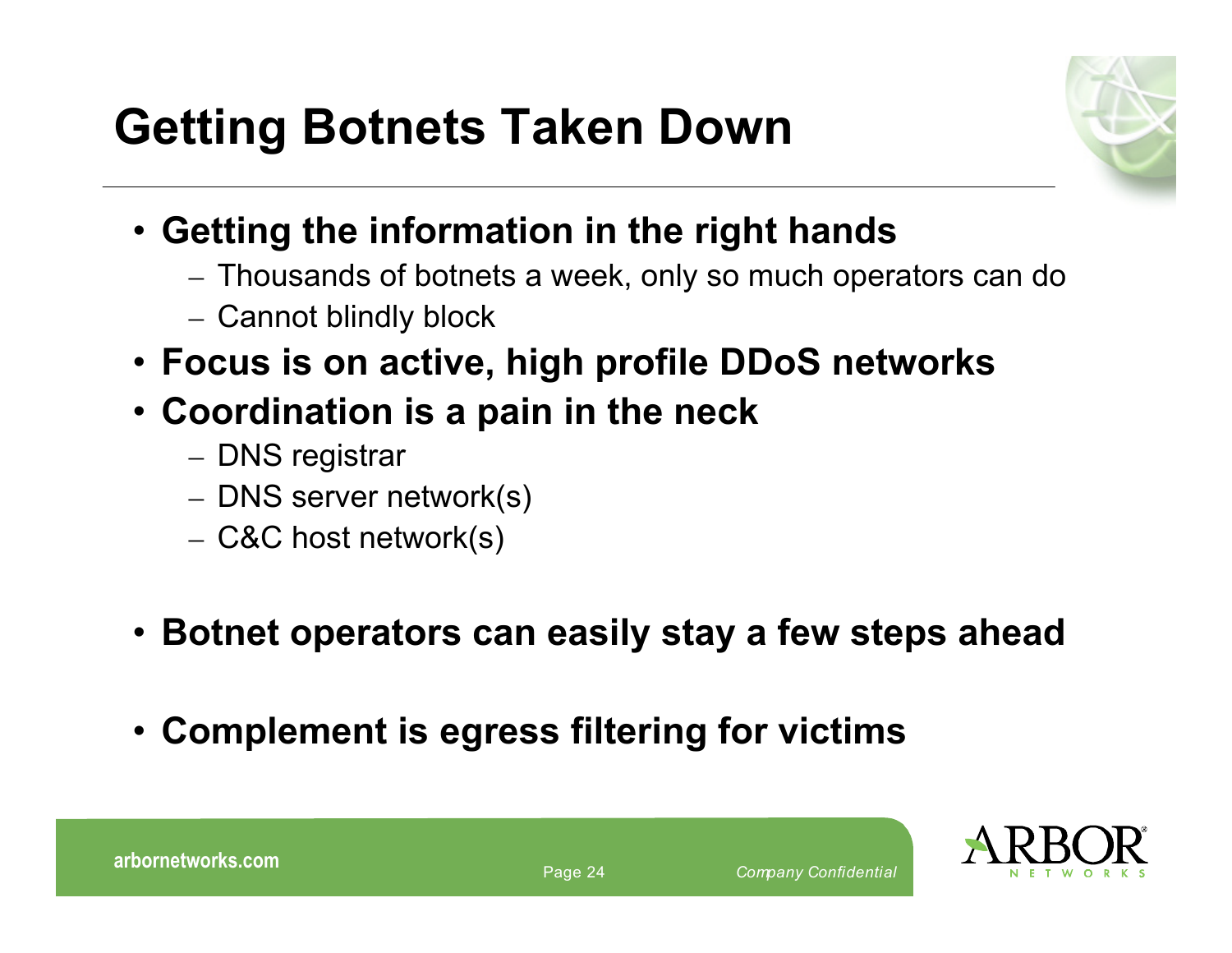# **Technical Challenges**



- **Encrypted communications channels**
- **Defeating rapid analysis techniques**
- **New or custom command languages** – HTTP, peer to peer

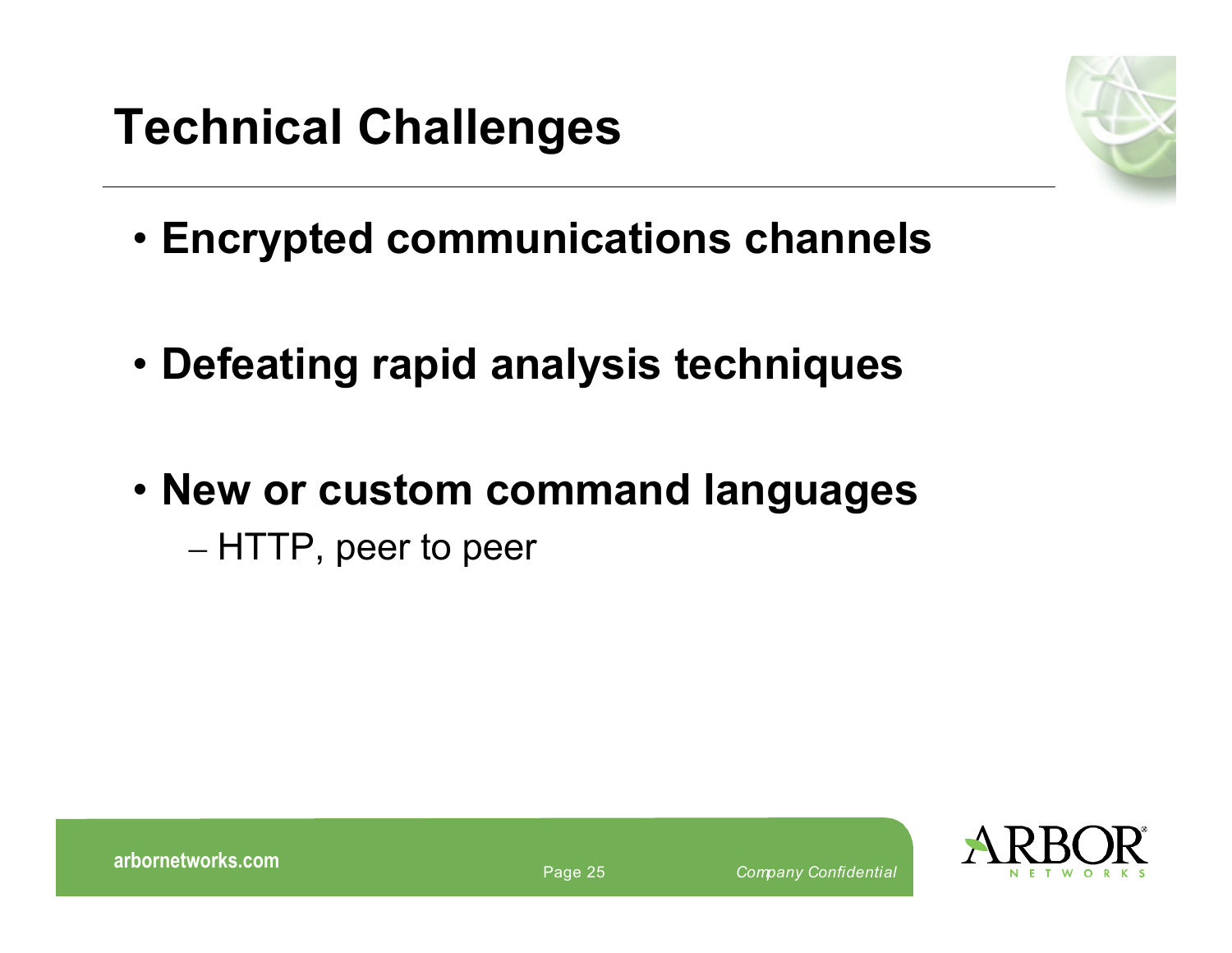

#### • **Encryption**

– Windows "Somelender" bots - homegrown Caesar cipher

**(66.186.35.22:8080) :ckodg!j@tyrant PRIVMSG ## :=GoU6jyt7xCuvfRamp+NOAeNFFF/q/h9EHT/H6DV5fxcD7RoX9Pt5a/o2AST9N+j4Y4jf (66.186.35.22:8080) :ckodg!j@tyrant PRIVMSG ## :=rvyJWDmfvujXJ4XDKp5 (66.186.35.22:8080) :ckodg!j@tyrant PRIVMSG ## :=+rhlS+/trmwFfUNtERLa**

#### **Decrypts to:**

**(66.186.35.22:8080) :ckodg!j@tyrant PRIVMSG ## :40% ddos tcp 65.77.140.140 6667 900 -s -f -i -2 (66.186.35.22:8080) :ckodg!j@tyrant PRIVMSG ## :\* kill dos (66.186.35.22:8080) :ckodg!j@tyrant PRIVMSG ## :\* kill ddos**



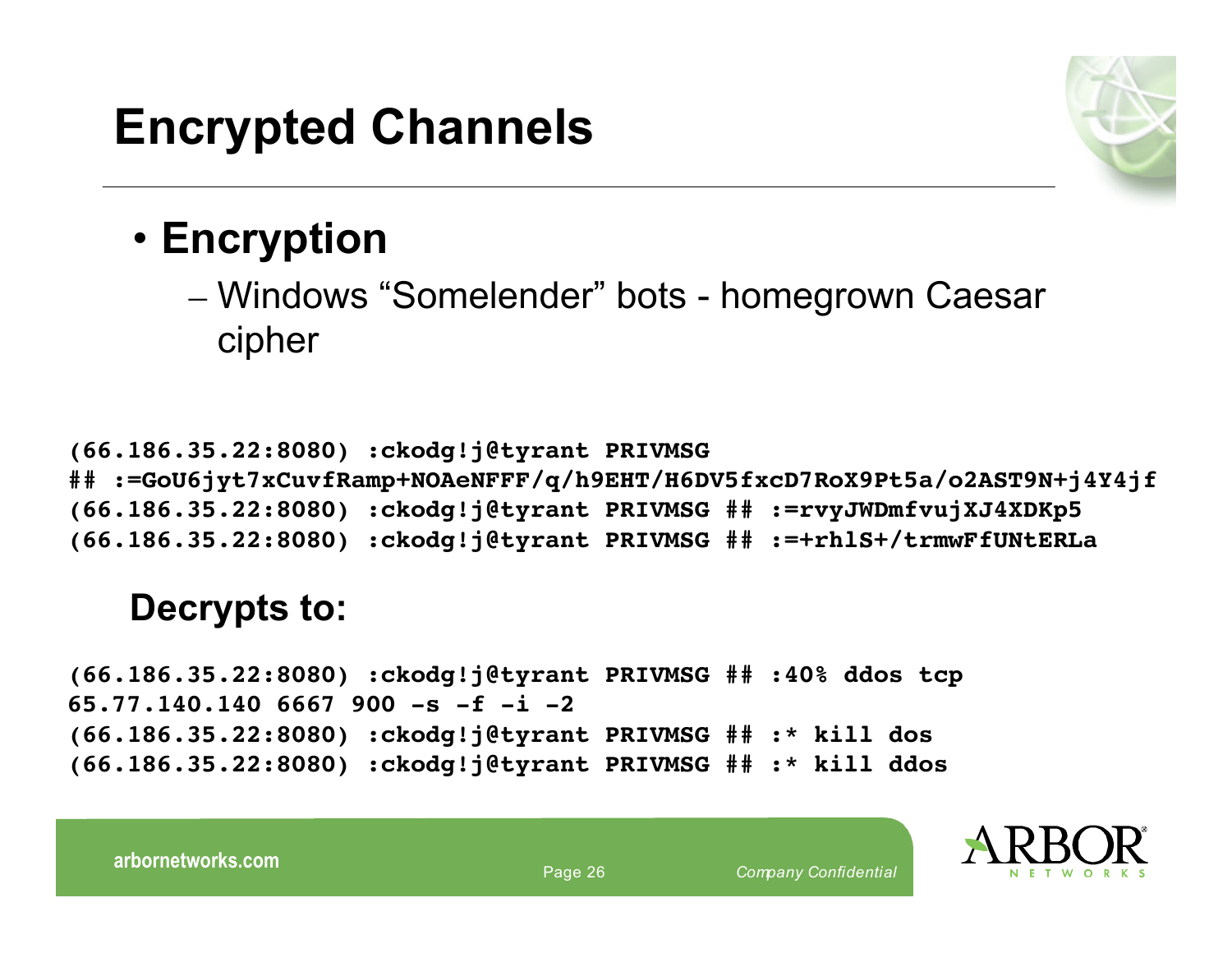

# **Fallout from Encrypted Commands**

- **Very time consuming**
- **Two options**
	- Mimic bot
		- Must reverse encryption algorithm
		- Must implement
	- Honeypot the bot and monitor it
		- Doesn't scale well
- **This dramatically slows down botnet tracking**

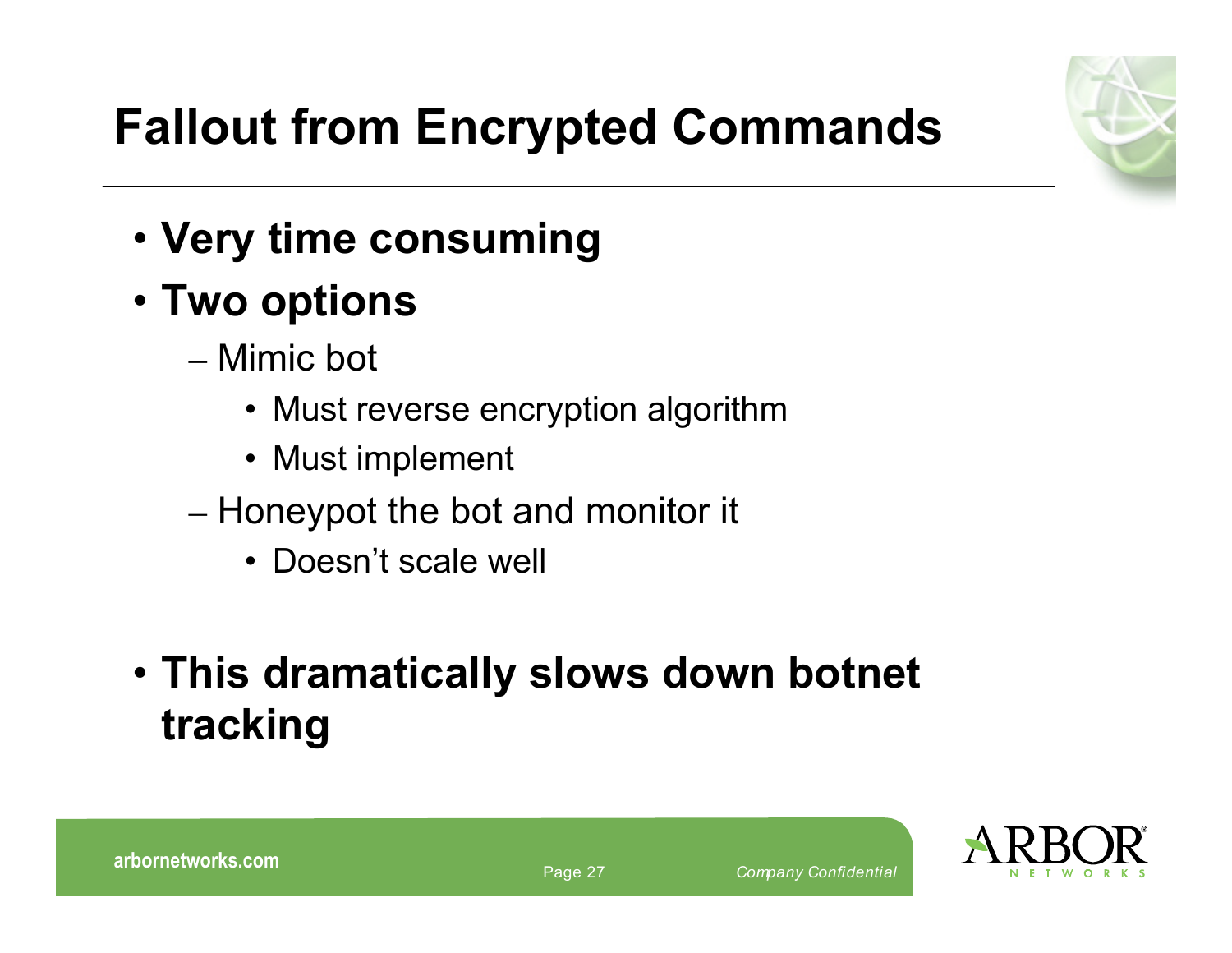# **Defeating AV Detection**



#### • **Polymorphism is rare**

- Achieve polymorphism by simply repackaging bots
- New or modified packer
- Fresh compile
- Bingo, AV fails to detect

• **The bot is just a tool to load the real payload on the box**

- Spyware, adware, spam tools, etc …
- The bot code itself can be thrown away once it's gotten the second stage payload on board

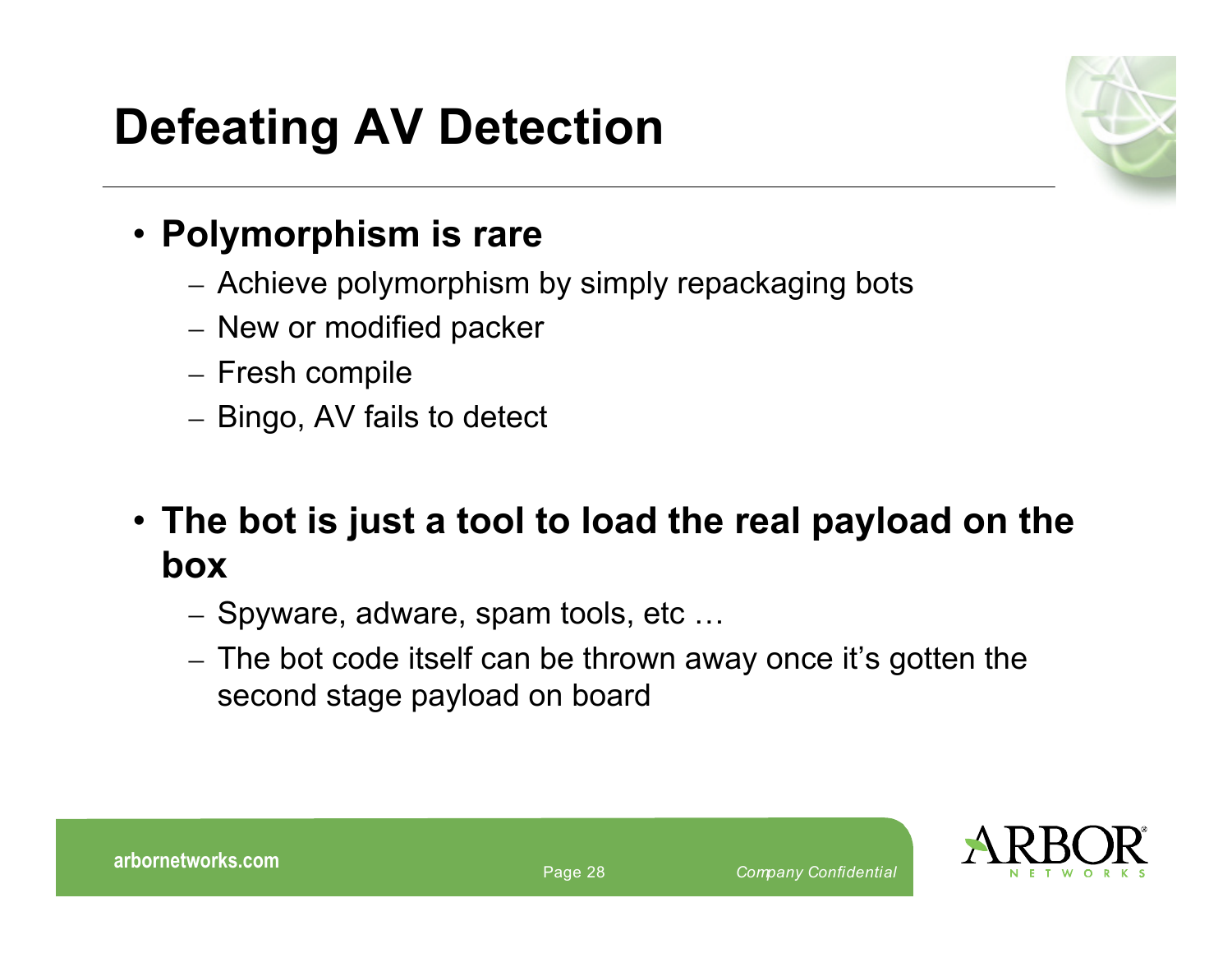

- **Increased use of obfuscated, anti-reversing binaries**
	- Anti VMWare, debugger, sandbox mechanisms available as drop in modules
		- Increasingly popular in 2006
	- Abuse well-known holes in these tools, bot stops working in their presence
	- Thwarts automated analysis, requires a trained human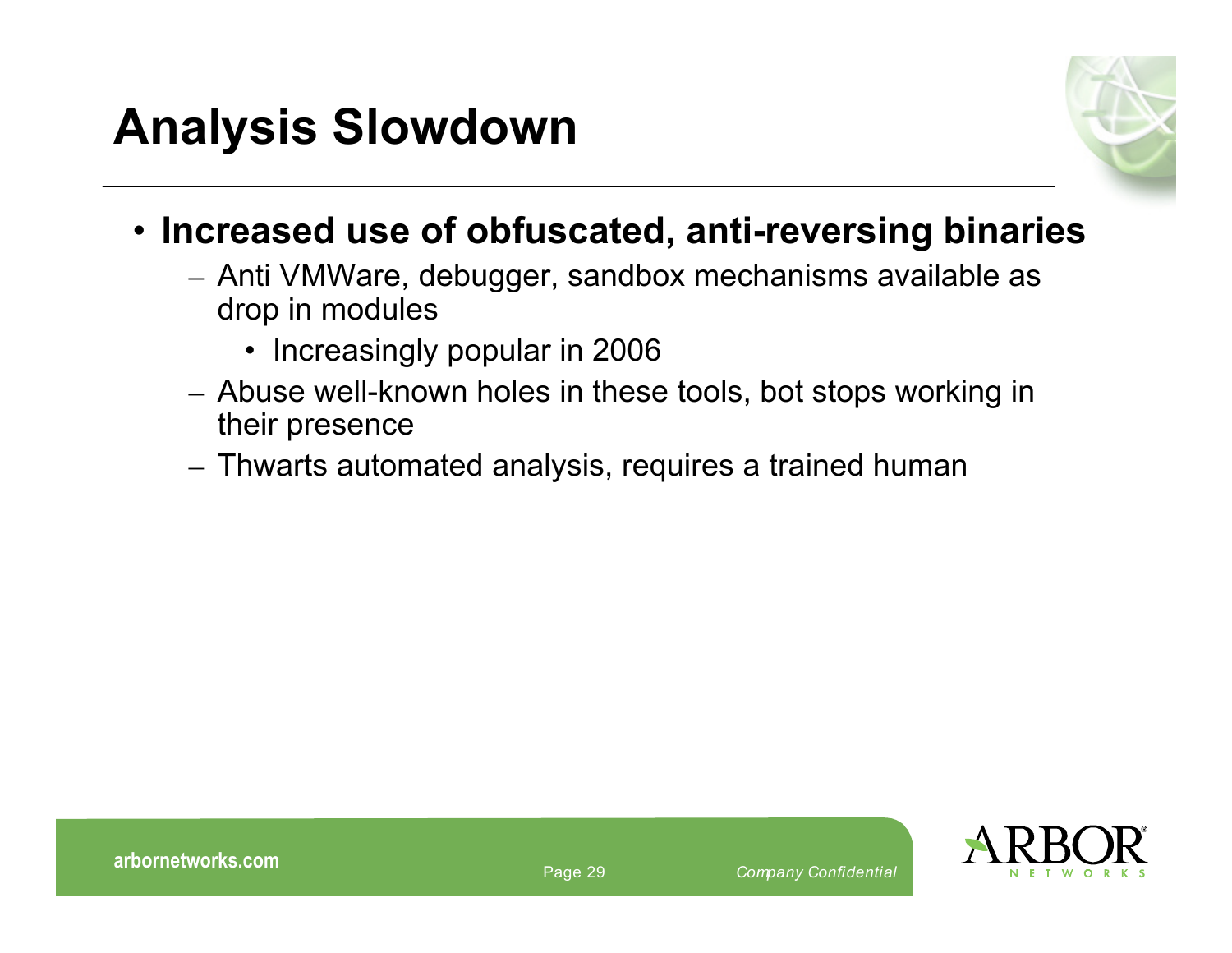

- **Increased use of rapid analysis thwarting tools**
	- eg Debugger detection
	- Poisoned "wells" (honeypots)
- **Detection and disabling of sandbox tools**
	- Detect VMWare
	- Detect Norman
	- Result: no results
- **Solution: put a human in the loop**



Page <sup>30</sup> *Company Confidential* **arbornetworks.com**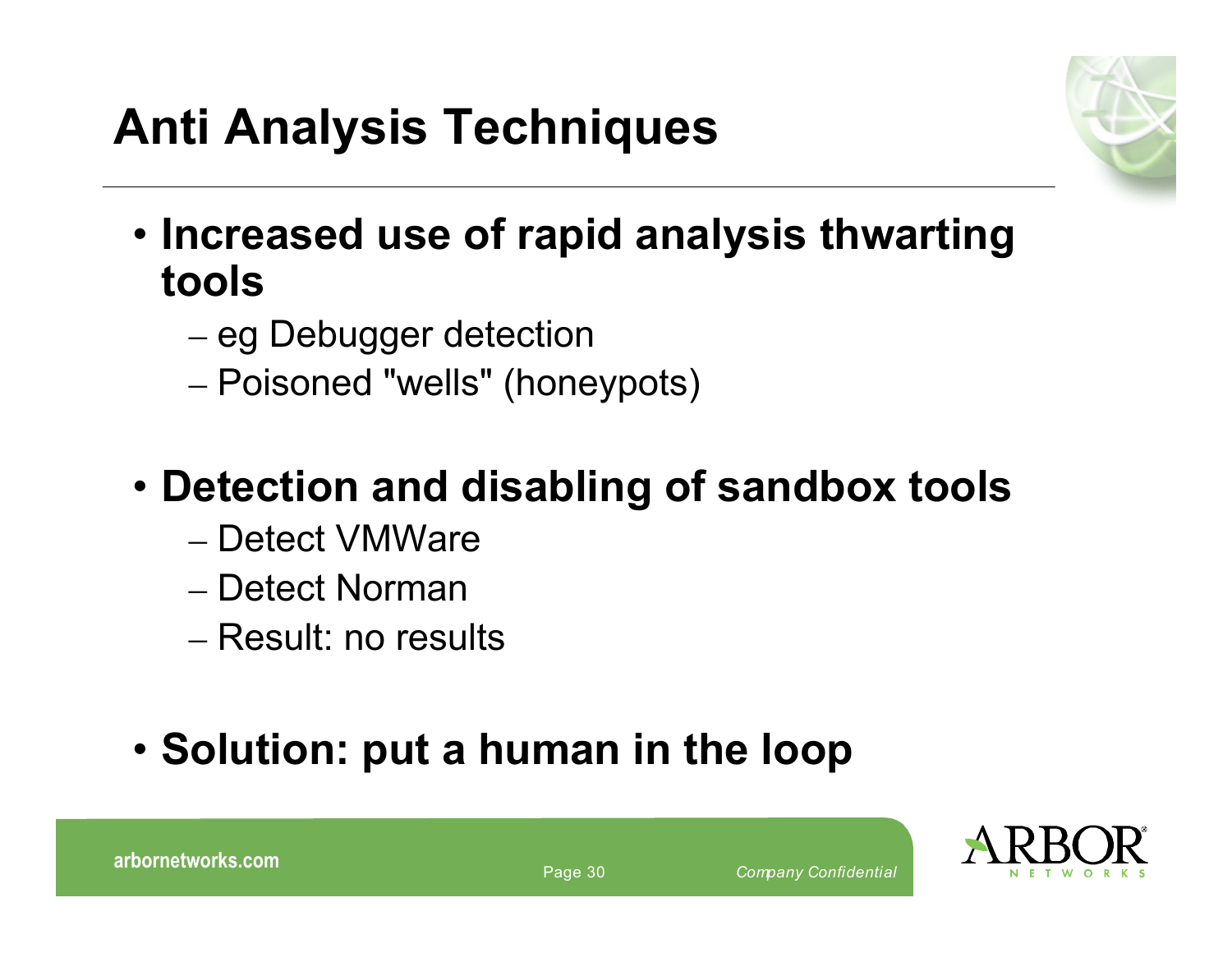

# **Defeating Sandboxes and Honeypots**



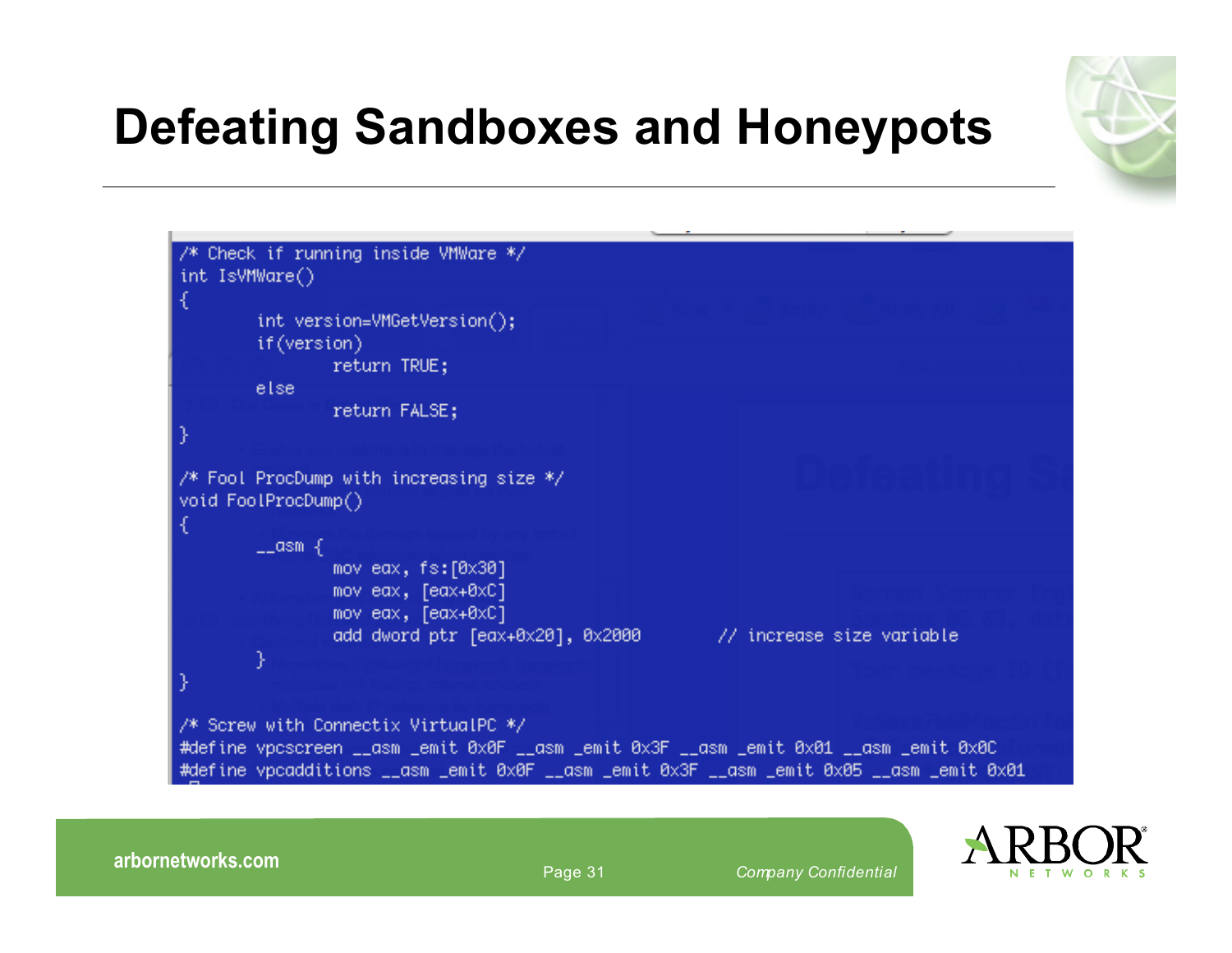# **Defeating Sandboxes**



```
Norman Scanner Engine 5.83. 10
Sandbox 05.83, dated 1/01-2006
Your message ID (for later reference): 20060217-1786
7a9aee7b604acdbffa8c891b40845ec5 : Not detected by sandbox (Signati
[ General information ]
    * ** IMPORTANT: PLEASE SEND THE SCANNED FILE TO: ANALYSIS@NORMAL
ENCRYPT IT (E.G. ZIP WITH PASSWORD)**.
    * Anti debug/emulation code present.
    * File lenath:
                      214528 bytes.
(C) 2004-2006 Norman ASA. All Rights Reserved.
The material presented is distributed by Norman ASA as an informat
```
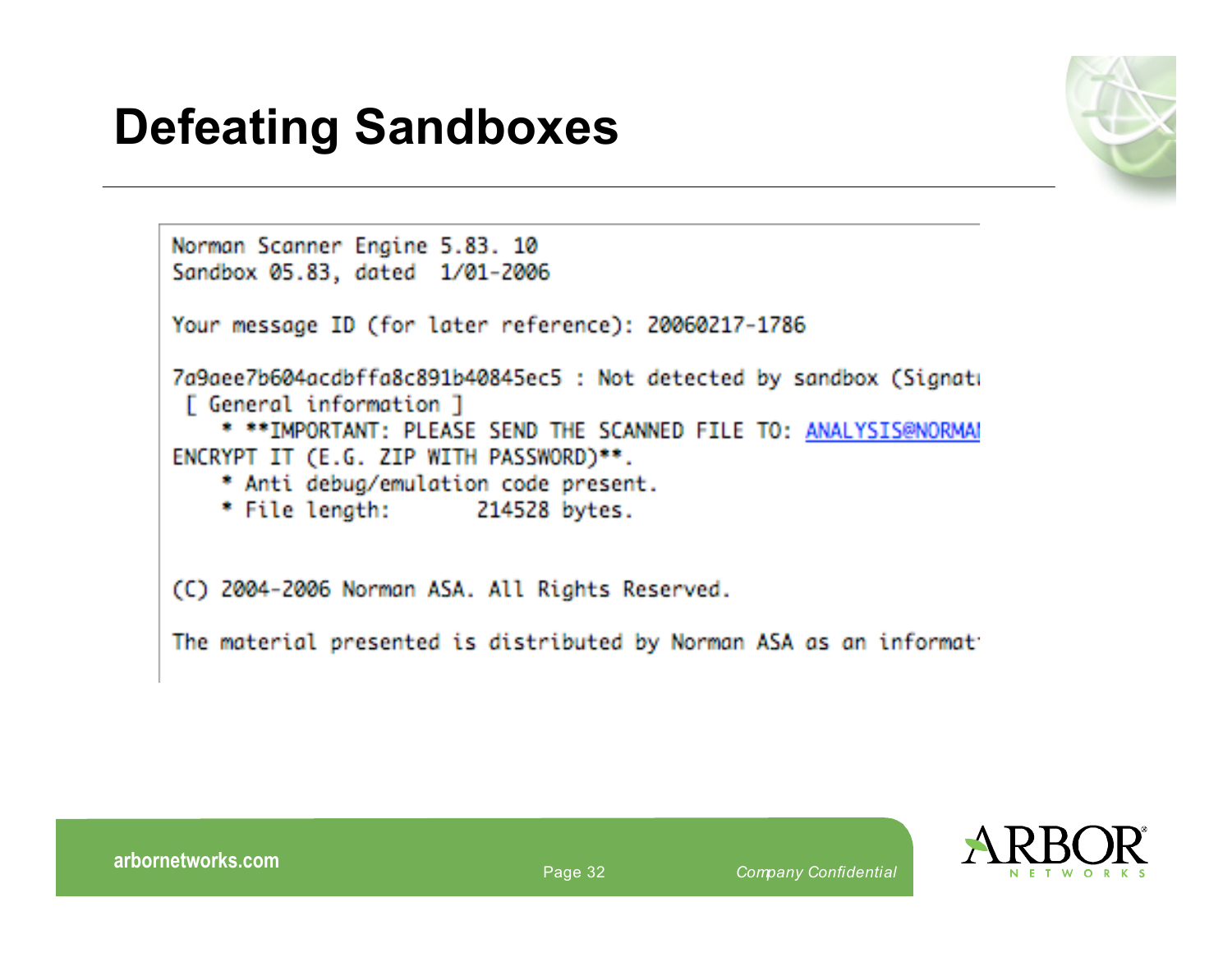# **HTTP Bots**



- **Two main mechanisms**
	- Phone home (register, poll for commands)
	- Register, await an inbound connection
- **Communication is over HTTP, using URLs**
- **Korgo, Padobot, Bzub, Nuclear Grabber**
- **Example registration URL**
	- http://XXXXXXXX/index.php?
	- id=jqkooamqechepsegsa
	- $\&scn=0$
	- $\sin f=0$
	- &ver=19
	- &cnt=GBR

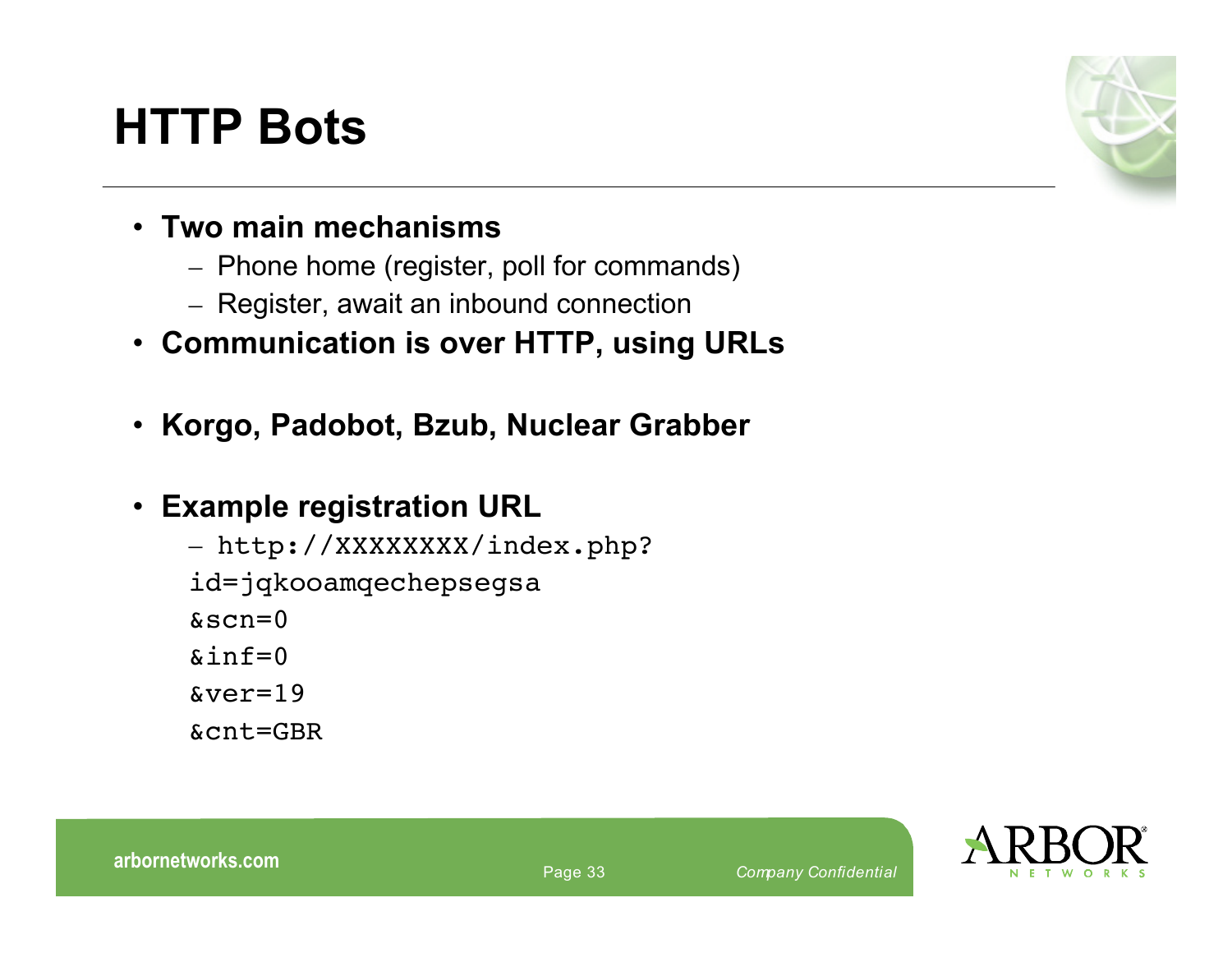

## • **Harder to spot**

– No long lived connection

# • **Have to know what to look for in URL logs**

– Hiding in the maelstrom

# • **Still uses a central command point**

- Easy to block
- **Not too hard to lurk**
	- Poll server, understand replies

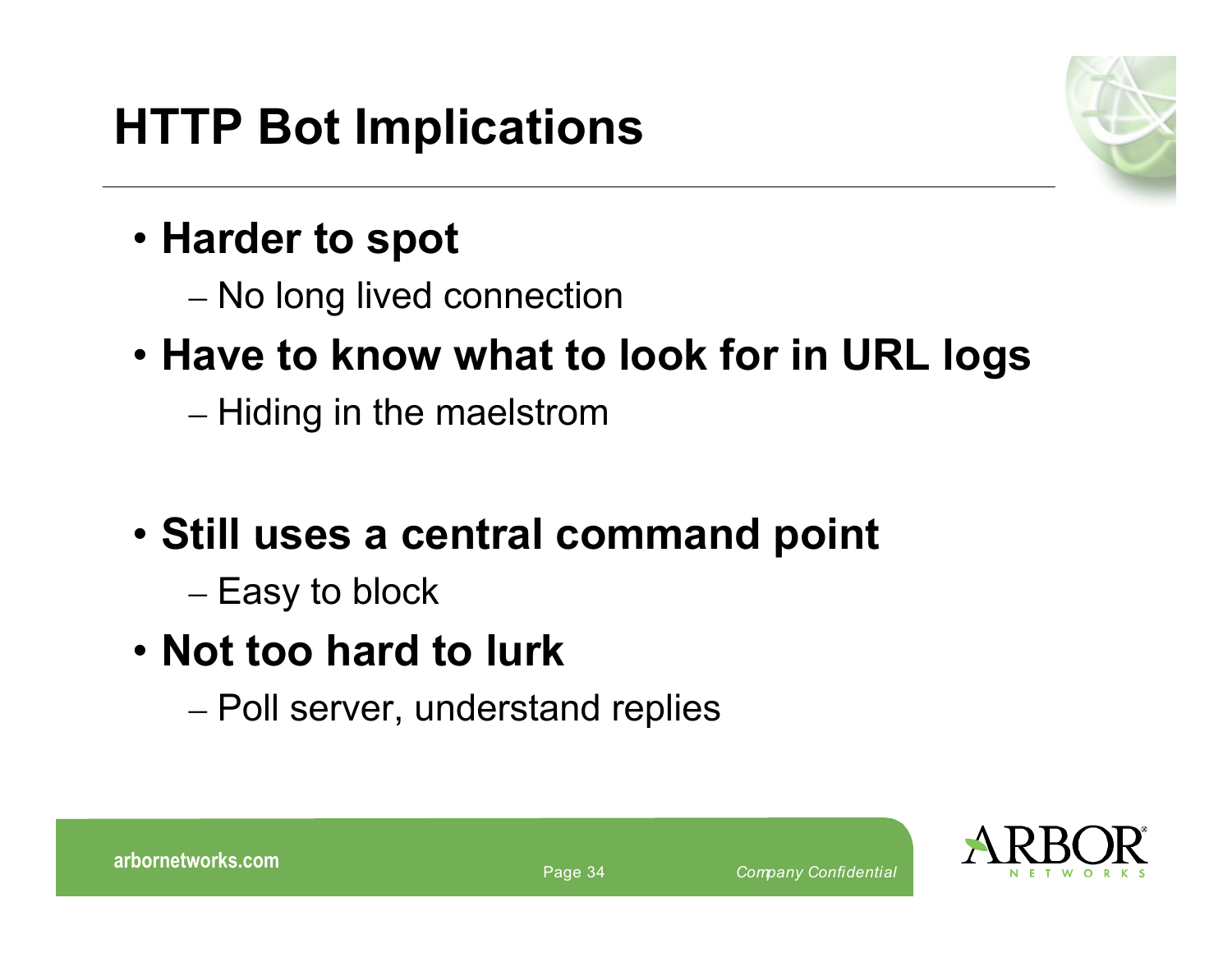

# • **Storm Worm (CME-711, January 2007)**

- UDP-based eDonkey protocol
- Used to send spam

# • **Nugache (Spring, 2006)**

- Encrypted TCP, custom command protocol
- No clear use for this network yet
- Network is still alive
- **Effectiveness: 100,000+ nodes, sustained network**

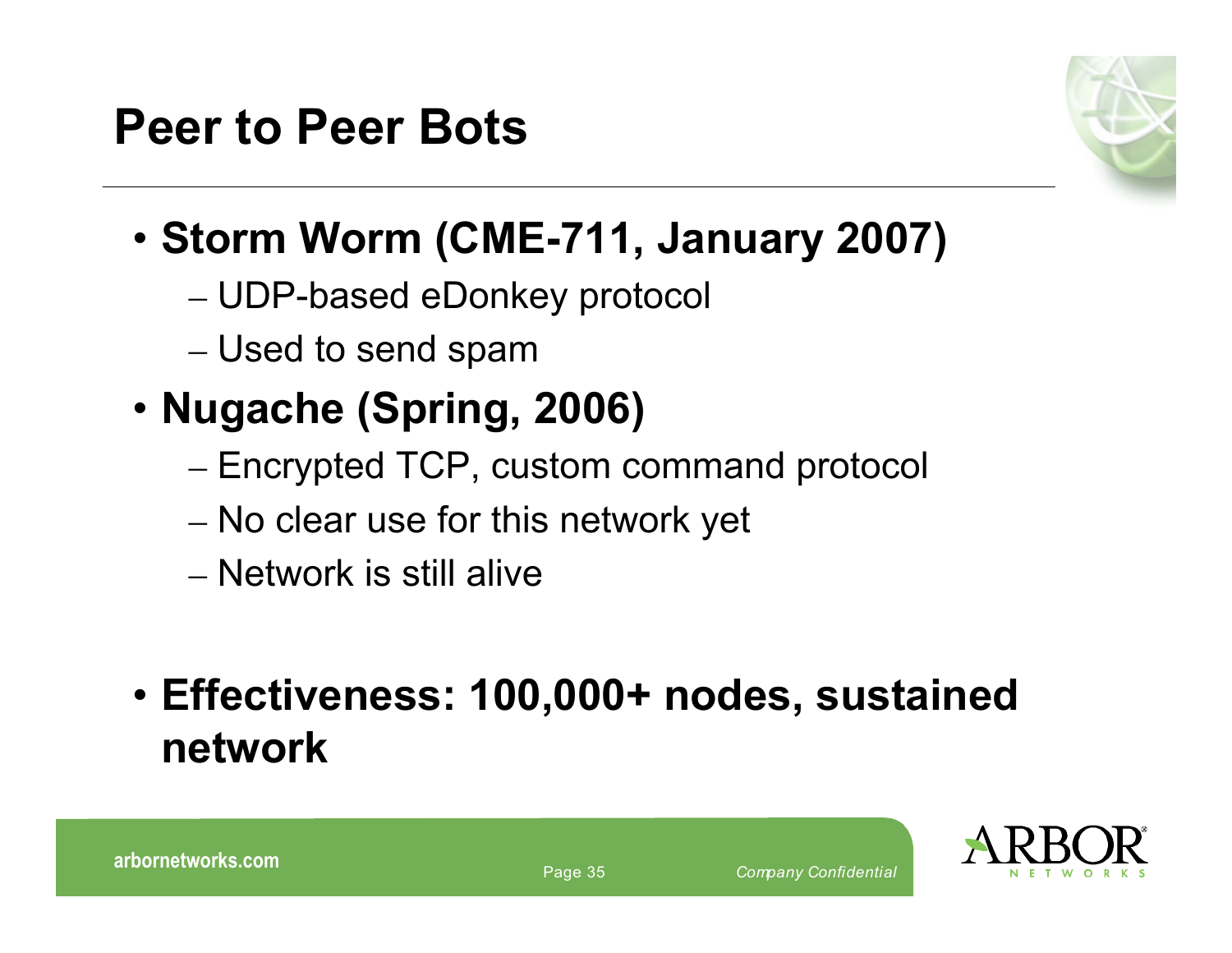

## • **Resilient network**

- No central point to shut down
- No central point to block

# • **Difficult traceback**

- Network manager can enter network from anywhere
- **Anyone can join network**
- **Reverse protocol, join and lurk**

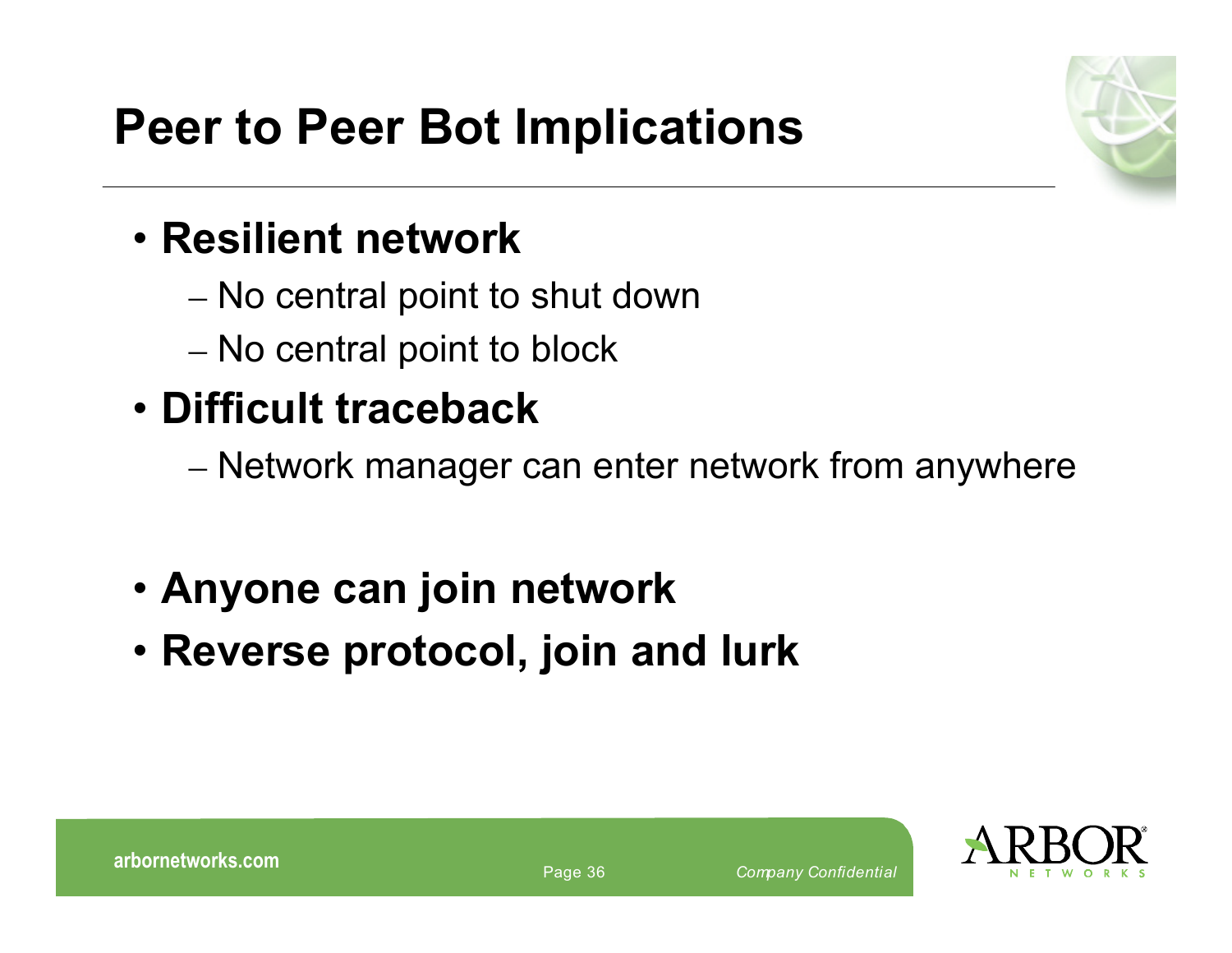# **Changes in Botnet Handlers' Intents**



## • **Previously**

- Getting the bot on there was the end goal
- Keeping the bot on there was important

### • **Now**

- The bot is just to bootstrap new code on there
- The bigger that window of opportunity is, the better
- Evade AV detection by staying ahead
- First seen on a wide scale with Zotob



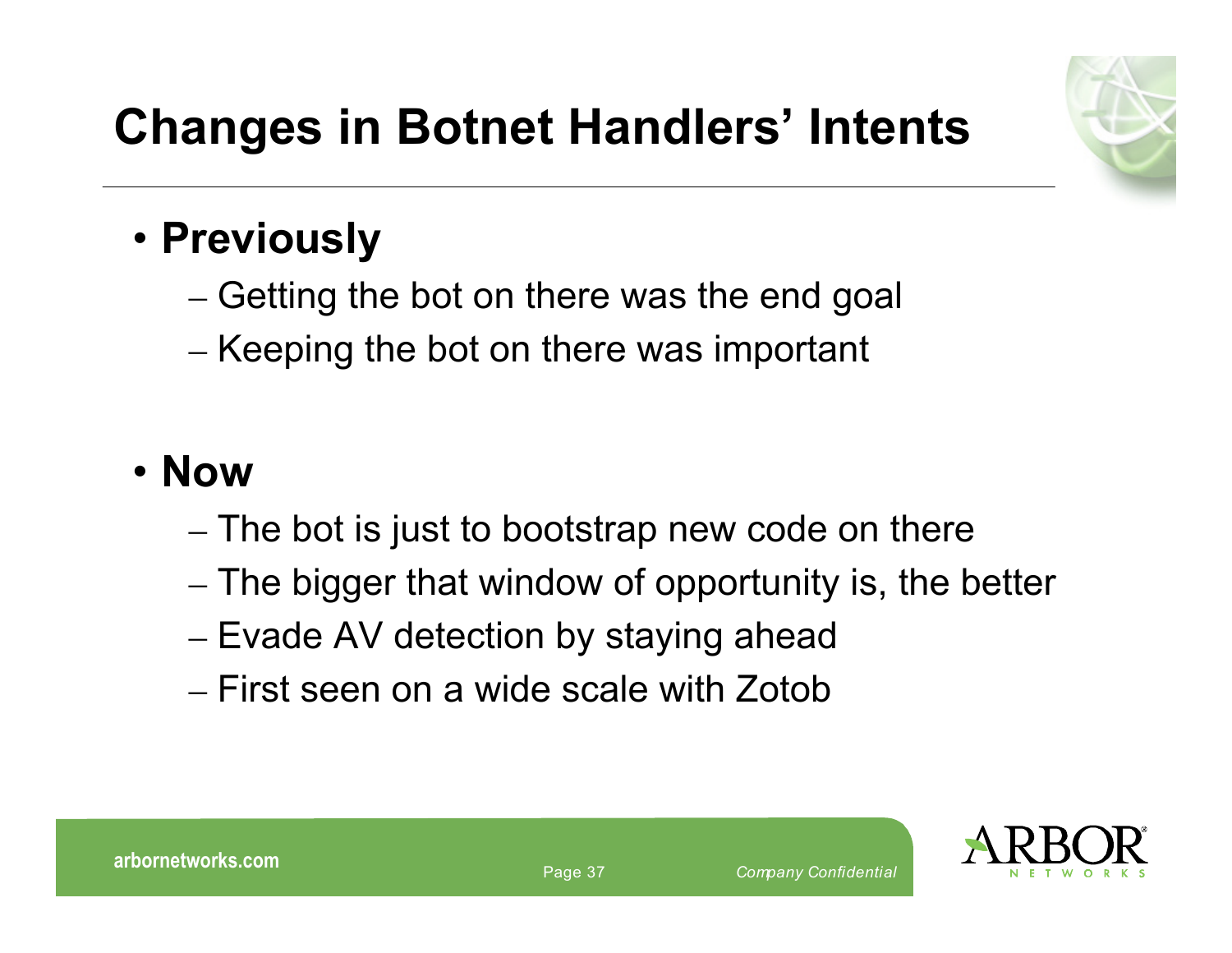

- **Increased spam volumes**
- **All attributable to deployed botnets**
- **High impact DDoS events against high profile crimefighters, antispam groups**
- **Inter-spam gang fighting**
- **With success like this, don't expect a slowdown**

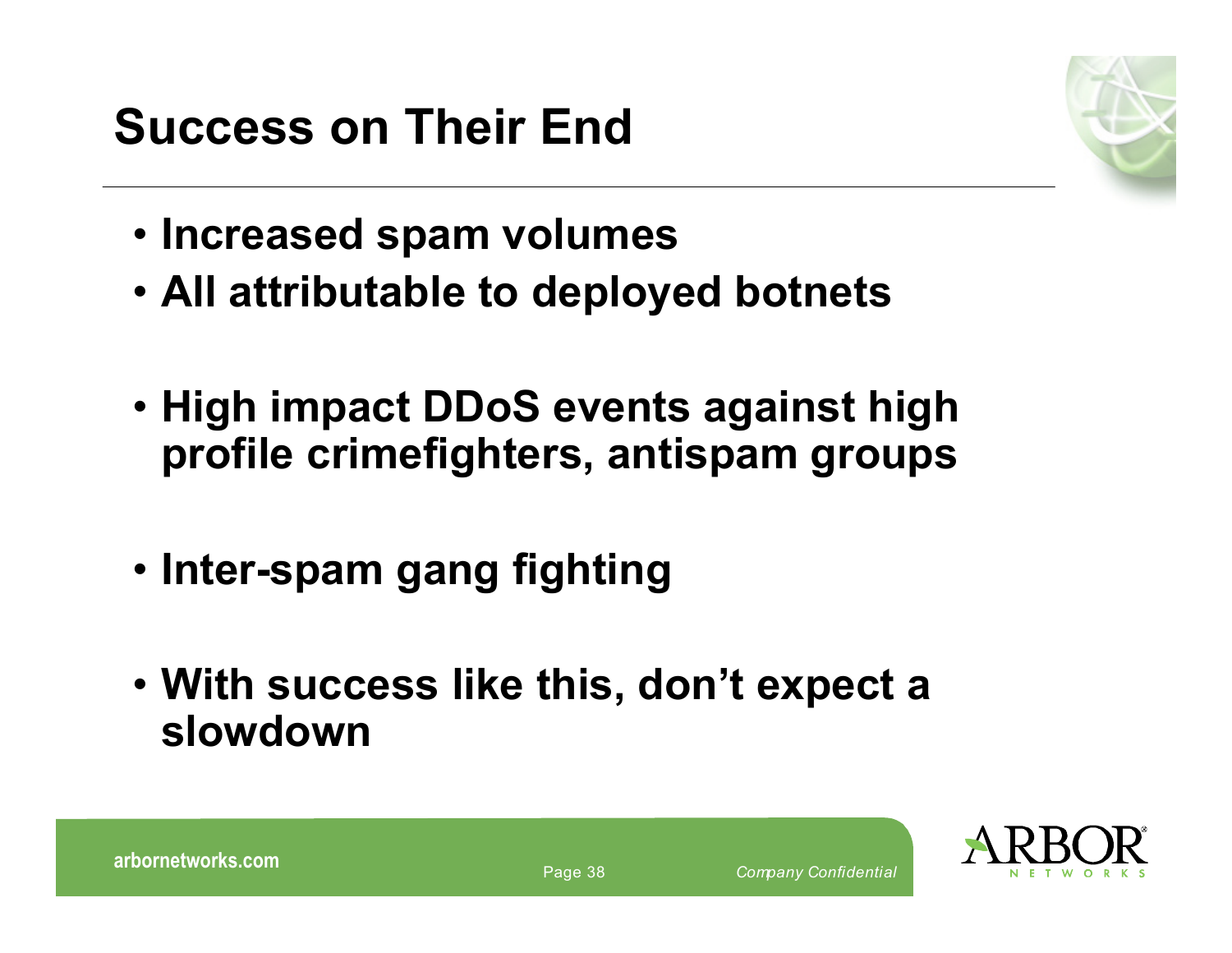# **The Botnet Arms Race**



#### Bad Guys

- **More bot families** —1 **h**
- **More bots e n**
	- **Packers and obfuscators**
	- **More botherders**
	- **Leaving IRC behind**
- **No w**
	- **Encryption**

| • Behavioral analysis      |                                       |
|----------------------------|---------------------------------------|
| • Sandboxes                | <b>Scalable</b>                       |
| • Process dump tools       |                                       |
|                            |                                       |
| • More analysts            |                                       |
|                            |                                       |
| <b>• Sacrificial lambs</b> |                                       |
|                            | $\sum_{\substack{\text{O}\end{math}}$ |
| • Reversing                |                                       |

**Good Guys**

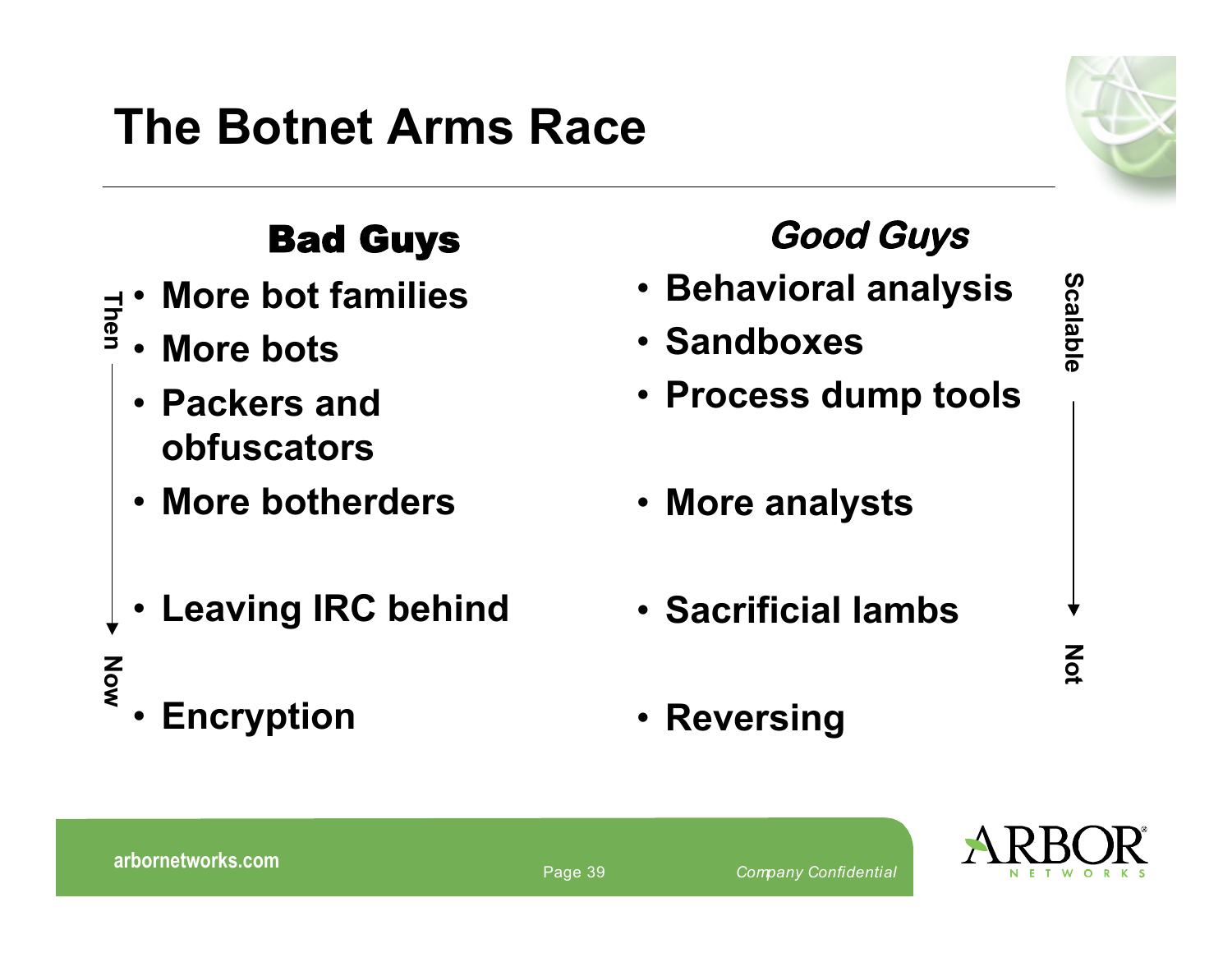# **Conclusions**



- **Botnets have been a sustained growth industry**
- **Botnet herders have increasingly ditched their "minders" (the good guys)**
- **Botnets are increasingly used for high profile problems and crime**
- **We must work hard to adapt to these new realities and increase our monitoring**
	- Collaboration will be crucial